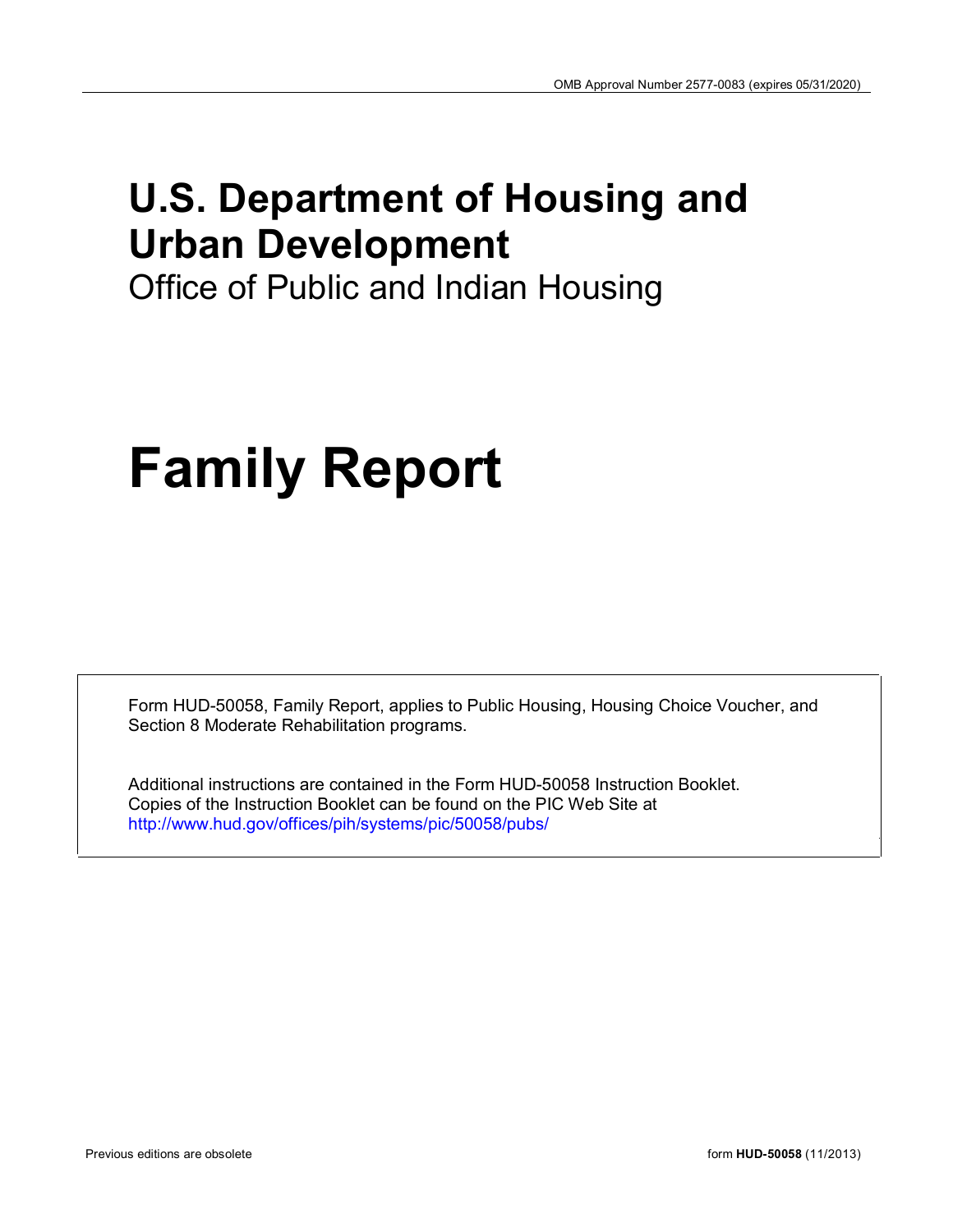Public reporting burden for this collection of information is estimated to average 30 minutes per response in the first year and 15 minutes per response in subsequent years. This estimate includes the time for reviewing instructions, searching existing data sources, gathering and maintaining the data needed, and completing and reviewing the collection of information. This agency may not collect this information, and you are not required to complete this Form, unless it displays a currently valid OMB control number.

Send the Form HUD-50058 data to the electronic address provided by HUD. Questions? Contact the PIC Help Hotline at 1-800-366-6827 or go to the PIC Web Site at: http://www.hud.gov/pih/systems/pic/index.cfm.

**Privacy Act Information.** This collection is authorized by the U. S. Housing Act of 1937 (42 U. S. C. 1437 et seq.), Title VI of the Civil Rights Act of 1964 (42 U. S. C. 2000d) and by the Fair Housing Act (42 U. S. C. 3601-19). Each affected agency must submit information to assist HUD in managing and monitoring HUD assisted housing programs, to protect the Government's interest, and to verify the accuracy of the information received. HUD will use the information to: (1) monitor program participants' compliance with requirements, (2) provide demographic information describing tenants' characteristics, (3) participate in income matching, detect fraud, and (4) plan for future use of the housing inventory with emphasis on the housing needs of special groups. The information requested is required to obtain or retain benefits. This collection is mandatory. The information requested is required to obtain and retain benefits. Failure to provide SSN could result in denial of eligibility and/or termination of assistance or tenancy participants. HUD is authorized to collect this information under the Housing and Community Development Act of 1987 42 U.S.C.3543 (a).

**Sensitive Information**: The information on these forms is sensitive and is protected by the Privacy Act. Keep the forms locked and confidential.

#### **Acronyms**

FMR = Fair Market Rent PIC = Public and Indian Housing Information Center FSS = Family Self-Sufficiency program SRO = Single Room Occupancy HAP = Housing Assistance Payment The SSA = Social Security Administration HOPE = Homeownership and Opportunity for People Everywhere SSI = Supplemental Security Income HQS = Housing Quality Standards The Standards SSN = Social Security Number HUD = U. S. Department of Housing and Urban Development TANF = Temporary Assistance for Needy Families ISA = Individual Savings Account TIN = Taxpayer Identification Number<br>
OMB = U. S. Office of Management and Budget TTP = Total Tenant Payment OMB = U. S. Office of Management and Budget TTP = Total Tenant Payment Payment Computer TTP = Total Tenant Payment Payment Computer Payment Computer Section Payment Computer Payment Computer Payment Computer Payment Comput  $PHA =$  Public Housing Agency PHRA = Public Housing Reform Act

#### **Major Definitions (refer to the Form HUD-50058 Instruction Booklet for a more detailed definition of each field on the Form):**

**Disabilities:** A person with disabilities has one or more of the following: (a) a disability as defined in Section 223 of the Social Security Act, (b) a physical, mental, or emotional impairment which is expected to be of long-continued and indefinite duration, substantially impedes his or her ability to live independently, and is of such a nature that such ability could be improved by more suitable housing conditions, or (c) a developmental disability as defined in Section 102 of the Developmental Disabilities Assistance and Bill of Rights Act. Note: Include persons who have the acquired immune deficiency syndrome (AIDS) or any condition that arises from the etiologic agent for AIDS.

**Effective Date of Action:** Date the reported action becomes effective. The effective date cannot be earlier than the date of admission to the program.

**Head of household:** The one adult member of the household, designated by the family or by PHA policy as the head of household, who is wholly or partly responsible for the rent payment.

**Mixed Family:** A family that contains some members that are eligible for assistance and some members that are ineligible for assistance. This family may be subject to prorated rent under the Noncitizens Rule.

**Portability**: Renting a dwelling unit with Housing Choice Voucher assistance outside the jurisdiction of the initial PHA.

#### **Form Conventions:**

1. All fields that require the entry of a date must include the 4-digit year. Enter the date in a standard format (i. e., "mm/ dd/yyyy", "mm/yyyy"). Enter the year in its entirety.

- 2. "/" means "or" unless otherwise noted.
- 3. Monetary figures: enter only whole dollar amounts. Do not show cents, commas, or dollar signs.
- 4. Rounding: round each monetary amount up when a number is 0.50 or above; down when a number is 0.49 or below.
- 5. Calculation column is a scratch area where PHAs may perform manual calculations.
- 6. Leave blank any line(s) or item(s) that do not apply unless this Form instructs otherwise.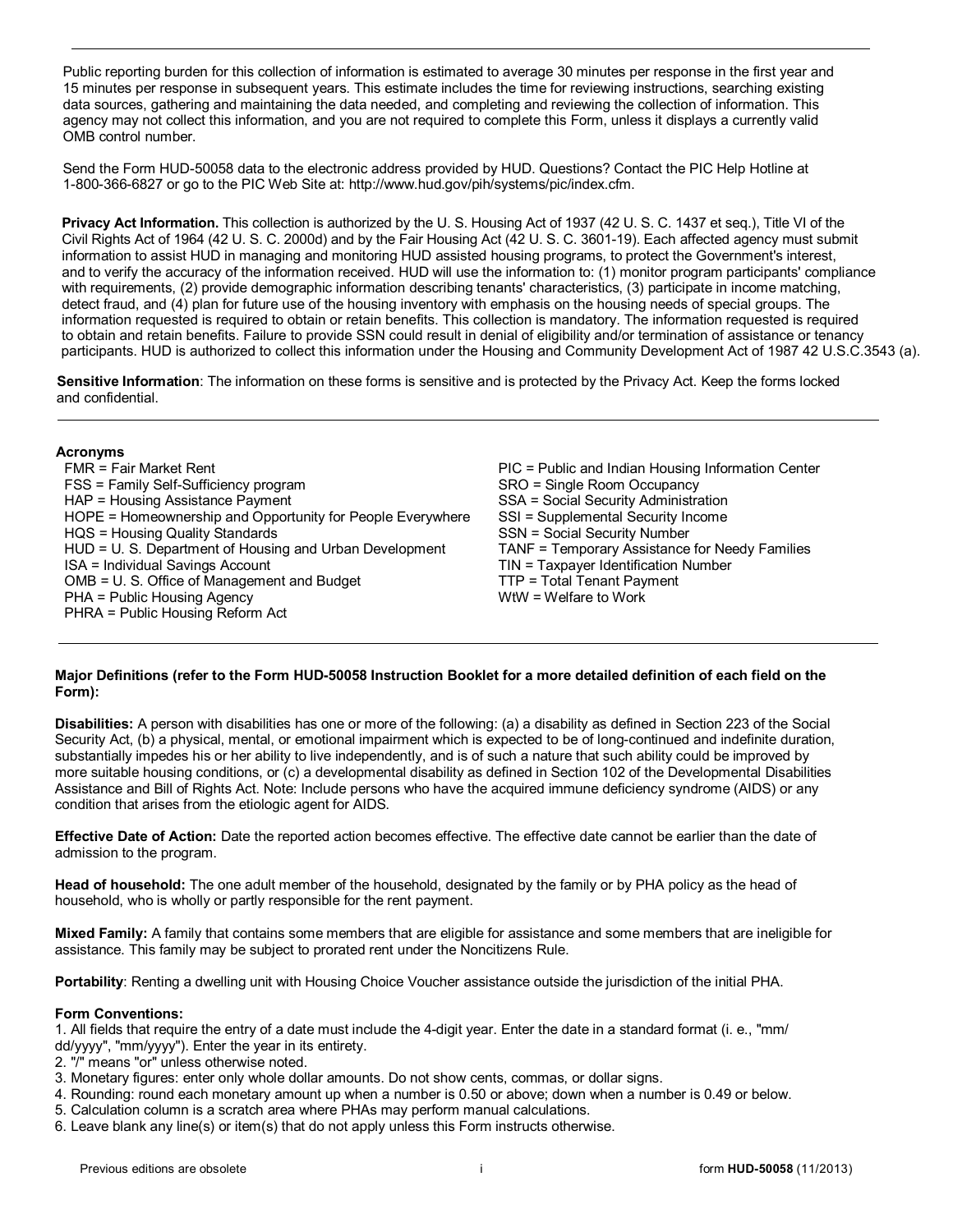Head of household name Social Security Number Date modified (mm/dd/yyyy)

## **Family Report** U.S. Department of Housing and Urban Development OMB Approval Number 2577-0083

Office of Public and Indian Housing

|                | 1. Agency                                                                                                                                                   |                                                                                                                                                                                                  |                                                                                                                                                             |                                                                |        |
|----------------|-------------------------------------------------------------------------------------------------------------------------------------------------------------|--------------------------------------------------------------------------------------------------------------------------------------------------------------------------------------------------|-------------------------------------------------------------------------------------------------------------------------------------------------------------|----------------------------------------------------------------|--------|
| 1a.            | Agency name                                                                                                                                                 |                                                                                                                                                                                                  |                                                                                                                                                             |                                                                | 1а.    |
| 1 <sub>b</sub> | PHA code                                                                                                                                                    |                                                                                                                                                                                                  |                                                                                                                                                             |                                                                | $1b$ . |
| 1c.            | Program                                                                                                                                                     | P=Public Housing, CE= Sec. 8 Certificates, VO= Sec. 8 Vouchers, MR= Sec. 8 Mod Rehab                                                                                                             |                                                                                                                                                             |                                                                | 1c.    |
| 1d.            | Project number (Public Housing only)                                                                                                                        | oonnar                                                                                                                                                                                           | Suffix: [T                                                                                                                                                  |                                                                | 1d.    |
| 1e.            | Building number (Public Housing only)                                                                                                                       |                                                                                                                                                                                                  |                                                                                                                                                             |                                                                | 1e.    |
| 1f.            | Building entrance number (Public Housing only)                                                                                                              |                                                                                                                                                                                                  |                                                                                                                                                             |                                                                | 1f.    |
| 1g.            | Unit number (Public Housing only)                                                                                                                           | $\Box$                                                                                                                                                                                           | 10000                                                                                                                                                       |                                                                | 1g.    |
|                | 2. Action                                                                                                                                                   |                                                                                                                                                                                                  |                                                                                                                                                             |                                                                |        |
| 2a.            | Type of action                                                                                                                                              |                                                                                                                                                                                                  |                                                                                                                                                             |                                                                | 2a.    |
| 2b.            | Effective date (mm/dd/yyyy) of action                                                                                                                       |                                                                                                                                                                                                  |                                                                                                                                                             |                                                                | 2b.    |
| 2c.            | Correction? ( $Y \Box$ or $\Box N$                                                                                                                          |                                                                                                                                                                                                  |                                                                                                                                                             |                                                                | 2c.    |
| 2d.            | If correction: (check primary reason)                                                                                                                       | Family correction of income<br>ירוו<br>Family correction (non-income)                                                                                                                            |                                                                                                                                                             | PHA correction of family income<br>PHA correction (non-income) |        |
| 2h.            | Date (mm/dd/yyyy) of admission to program                                                                                                                   |                                                                                                                                                                                                  |                                                                                                                                                             |                                                                | 2h.    |
| 2i.            | Projected effective date (mm/dd/yyyy) of next reexamination                                                                                                 |                                                                                                                                                                                                  |                                                                                                                                                             |                                                                | 2i.    |
| 2j.            |                                                                                                                                                             | Projected date (mm/dd/yyyy) of next flat rent annual update (Public Housing flat rent only)                                                                                                      |                                                                                                                                                             |                                                                | 2j.    |
| 2k.            | FSS participation now or in the last year? (Y or N)                                                                                                         |                                                                                                                                                                                                  |                                                                                                                                                             |                                                                | 2k.    |
| 2m.            | Special program: (vouchers only) (check only one)                                                                                                           | [□] Enhanced Voucher                                                                                                                                                                             |                                                                                                                                                             | Welfare to Work Voucher                                        |        |
| 2n.            | Other special programs: Number 01                                                                                                                           |                                                                                                                                                                                                  |                                                                                                                                                             |                                                                | 2n.    |
| 2n.            | Other special programs: Number 02                                                                                                                           |                                                                                                                                                                                                  |                                                                                                                                                             |                                                                | 2n.    |
| 2q.            | PHA use only                                                                                                                                                |                                                                                                                                                                                                  |                                                                                                                                                             |                                                                | 2q.    |
| 2r.            | PHA use only                                                                                                                                                |                                                                                                                                                                                                  |                                                                                                                                                             |                                                                | 2r.    |
| 2s.            | PHA use only                                                                                                                                                |                                                                                                                                                                                                  |                                                                                                                                                             |                                                                | 2s.    |
| 2t.            | PHA use only                                                                                                                                                |                                                                                                                                                                                                  |                                                                                                                                                             |                                                                | $2t$ . |
| 2u.            | PHA use only<br>2a. Type of action codes                                                                                                                    |                                                                                                                                                                                                  |                                                                                                                                                             |                                                                | 2u.    |
|                | $1 =$ New Admission<br>2 = Annual Reexamination<br>$3$ = Interim Reexamination<br>$4$ = Portability Move-in (VO only)<br>5 = Portability Move-out (VO only) | $6$ = End Participation<br>$7 =$ Other Change of Unit<br>8 = FSS/WtW Addendum Only<br>9 = Annual Reexamination Searching (VO only)<br>$10 =$ Issuance of Voucher (VO only)<br>$15 = \text{Void}$ | 11 = Expiration of Voucher (VO only)<br>12 = Flat Rent Annual Update (PH only)<br>13 = Annual HQS Inspection Only (S8 only)<br>$14$ = Historical Adjustment |                                                                |        |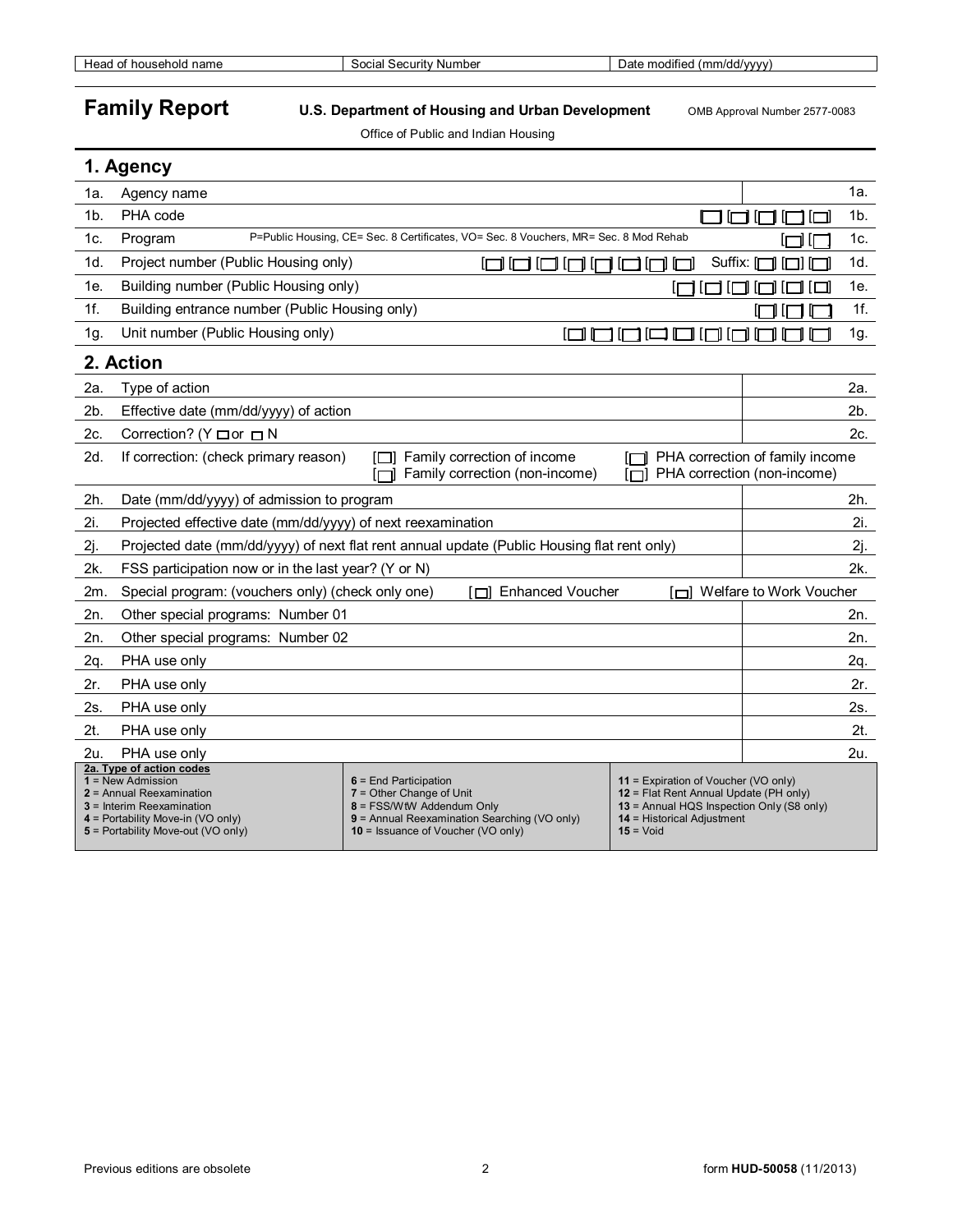|                                  | <b>Page Heading</b>                                                                                                                                                                                                |
|----------------------------------|--------------------------------------------------------------------------------------------------------------------------------------------------------------------------------------------------------------------|
| Note:                            | The fields in the page heading are provided for the convenience of PHA that maintain paper records of the<br>Form HUD-50058.                                                                                       |
| Head of<br>household<br>name:    | On every page, enter the head of household's last name (line 3b), first name (line 3c) and middle initial (line<br>3d). Use this field to identify the head of household if the pages of the Form separate.        |
| Social<br>Security<br>Number     | On every page, enter the head of household's Social Security Number (line 3n). Use this field to identify the<br>head of household if the pages of the Form separate.                                              |
| Date<br>modified<br>(mm/dd/yyyy) | On every page, ender the date the PHA representative fills out the Form or modified any Form page.                                                                                                                 |
| 1:                               | <b>Agency</b>                                                                                                                                                                                                      |
| Line 1a:                         | Name of the Public Housing Agency (PHA) that completes the family's Form HUD-50058.                                                                                                                                |
| Line 1b:                         | Five-character code composed of the 2-letter postal state code and 3-digit PHA number. The state code<br>indicates the location of the reporting PHA and the number identifies each PHA within a particular state. |
| Note:                            | For help obtaining the PHA's identification number, contact the appropriate HUD field office, the HA Profiles<br>Web Site within PIC or the PIC Help Hotline at 1-800-366-6827.                                    |
| Line 1c:                         | Using the codes provided, indicate the housing assistance program in which the family participates.                                                                                                                |
| Line 1d:                         | Public Housing only. The project number is composed of the 2-letter project state code, 3-digit PHA number,<br>3-digit development number, and 3-digit suffix (if applicable).                                     |
| Line 1e:                         | Public Housing only. Six-character code to capture the tenant's building number.                                                                                                                                   |
| Line $1f$ :                      | Public Housing only. Three-character code to capture the building's entrance number.                                                                                                                               |
| Line $1g$ :                      | Public Housing only. Ten-character code to capture the PHA designated tenant unit number.                                                                                                                          |
| 2:                               | <b>Action</b>                                                                                                                                                                                                      |
| Line 2a:                         | Use the codes provided at the bottom of the page to report the family's type of action.                                                                                                                            |
| Note:                            | When a family that receives flat rent requires a reexamination, use Annual Reexamination (2a= 2).                                                                                                                  |
| Line 2b:                         | Date the reported action becomes effective.                                                                                                                                                                        |
| Note:                            | The effective date cannot be earlier than the date of admission to the program (line 2h).                                                                                                                          |
| Line 2c:                         | Allows PHAs to correct fields previously transmitted in error.                                                                                                                                                     |
| Note:                            | Use a correction for a minor change to a previously submitted record.                                                                                                                                              |
| Line 2d:                         | Indicate the primary reason for the correction record.                                                                                                                                                             |
| Line 2h:                         | Date the PHA initially admitted the family into the program reported in line 1c.                                                                                                                                   |
| Line 2i:                         | The projected effective date of the family's next reexamination.                                                                                                                                                   |
| Line $2i$ :                      | Public Housing flat rent only. Projected effective date of the next flat rent annual update.                                                                                                                       |
| Line 2k:                         | Indicate if the family currently participates or participated in the Family Self-Sufficiency program in the past<br>year.                                                                                          |
| Line 2m:                         | Vouchers only. Indicate if the family receives an Enhanced Voucher or a Welfare to Work Voucher.                                                                                                                   |
| Line 2n:                         | Indicate if the family participates in a special program.                                                                                                                                                          |
| Note:                            | See Form HUD-50058 Instruction Booklet for a listing of special programs and their abbreviations.                                                                                                                  |
| Line 2q-2u:                      | PHAs may use these lines for any information they wish to collect.                                                                                                                                                 |
| Note:                            | HUD encourages PHAs to use lines 2q through 2u for local initiatives.                                                                                                                                              |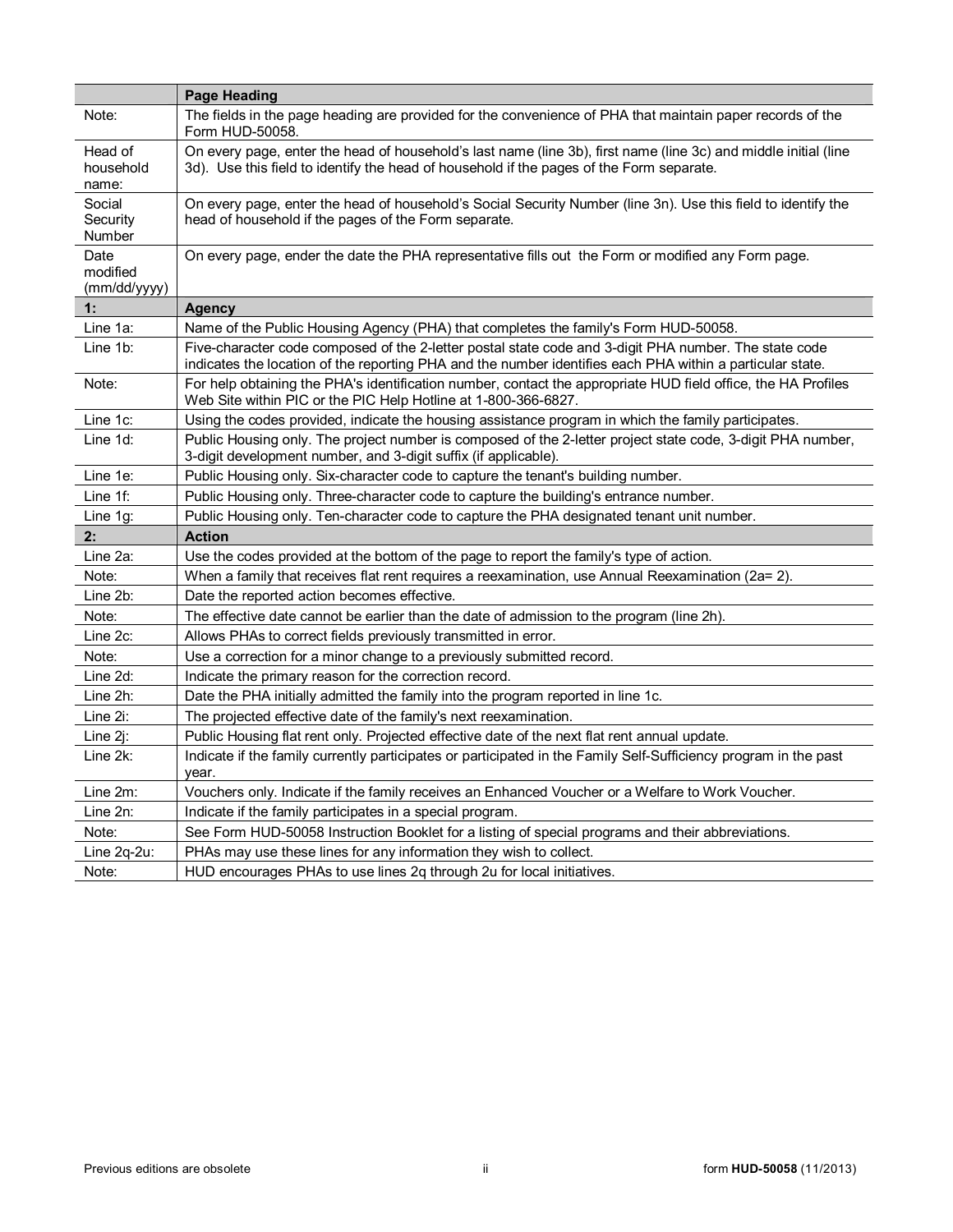| Head<br>' name<br>household<br>ີ | Number<br>. Securit <sup>,</sup><br>$\sim$<br>outid. | $\cdots$<br>(mm/dd/vvvv)<br>modified<br>Date<br>,,,,, |
|----------------------------------|------------------------------------------------------|-------------------------------------------------------|
|                                  |                                                      |                                                       |

## **3. Household**

| 3a. Head of<br>Household                                                                                                                                                                                                                                                                                                                                                                              | 3b. Last name & Sr., Jr. etc.                                                                   |                 | 3c. First name                                                                                                | 3d. MI                                                                                                                                                                                                                                                                                                                           | 3e. Date of birth                                                            | 3f. Age on effective<br>date of action |
|-------------------------------------------------------------------------------------------------------------------------------------------------------------------------------------------------------------------------------------------------------------------------------------------------------------------------------------------------------------------------------------------------------|-------------------------------------------------------------------------------------------------|-----------------|---------------------------------------------------------------------------------------------------------------|----------------------------------------------------------------------------------------------------------------------------------------------------------------------------------------------------------------------------------------------------------------------------------------------------------------------------------|------------------------------------------------------------------------------|----------------------------------------|
| Member                                                                                                                                                                                                                                                                                                                                                                                                | 3g. Sex<br>3h. Relation<br>н                                                                    | 3i. Citizenship | 3j. Disability (Y or N)                                                                                       | 3k. Race                                                                                                                                                                                                                                                                                                                         | $\Box$ 1. $\Box$ 2. $\Box$ 3. $\Box$ 4. $\Box$ 5.                            | 3m. Ethnicity                          |
| number 01                                                                                                                                                                                                                                                                                                                                                                                             | 3n. Social Security Number                                                                      |                 | 3p. Alien Registration Number<br>A-                                                                           |                                                                                                                                                                                                                                                                                                                                  | 3q. Meeting community service or self-<br>sufficiency requirement? (PH only) |                                        |
| 3a. Member                                                                                                                                                                                                                                                                                                                                                                                            | 3b. Last name & Sr., Jr. etc.                                                                   |                 | 3c. First name                                                                                                | 3d. MI                                                                                                                                                                                                                                                                                                                           | 3e. Date of birth                                                            | 3f. Age on effective<br>date of action |
| number 02                                                                                                                                                                                                                                                                                                                                                                                             | 3h. Relation<br>3g. Sex                                                                         | 3i. Citizenship | 3j. Disability (Y or N)                                                                                       | 3k. Race                                                                                                                                                                                                                                                                                                                         | $\Box$ 1. $\Box$ 2. $\Box$ 3. $\Box$ 4. $\Box$ 15.                           | 3m. Ethnicity                          |
|                                                                                                                                                                                                                                                                                                                                                                                                       | 3n. Social Security Number                                                                      |                 | 3p. Alien Registration Number<br>A-                                                                           |                                                                                                                                                                                                                                                                                                                                  | 3q. Meeting community service or self-<br>sufficiency requirement? (PH only) |                                        |
| 3a. Member                                                                                                                                                                                                                                                                                                                                                                                            | 3b. Last name & Sr., Jr. etc.                                                                   |                 | 3c. First name                                                                                                | 3d. MI                                                                                                                                                                                                                                                                                                                           | 3e. Date of birth                                                            | 3f. Age on effective<br>date of action |
| number 03                                                                                                                                                                                                                                                                                                                                                                                             | 3g. Sex<br>3h. Relation                                                                         | 3i. Citizenship | 3j. Disability (Y or N)                                                                                       | 3k. Race                                                                                                                                                                                                                                                                                                                         | $\Box$ 1. $\Box$ 2. $\Box$ 3. $\Box$ 4. $\Box$ 5.                            | 3m. Ethnicity                          |
|                                                                                                                                                                                                                                                                                                                                                                                                       | 3n. Social Security Number                                                                      |                 | 3p. Alien Registration Number<br>A-                                                                           |                                                                                                                                                                                                                                                                                                                                  | 3q. Meeting community service or self-<br>sufficiency requirement? (PH only) |                                        |
| 3a. Member                                                                                                                                                                                                                                                                                                                                                                                            | 3b. Last name & Sr., Jr. etc.                                                                   |                 | 3c. First name                                                                                                | 3d. MI                                                                                                                                                                                                                                                                                                                           | 3e. Date of birth                                                            | 3f. Age on effective<br>date of action |
| number 04                                                                                                                                                                                                                                                                                                                                                                                             | 3g. Sex<br>3h. Relation                                                                         | 3i. Citizenship | 3j. Disability (Y or N)                                                                                       | 3k. Race                                                                                                                                                                                                                                                                                                                         | $\Box$ 1. $\Box$ 2. $\Box$ 3. $\Box$ 4. $\Box$ 5.                            | 3m. Ethnicity                          |
|                                                                                                                                                                                                                                                                                                                                                                                                       | 3n. Social Security Number                                                                      |                 | 3p. Alien Registration Number<br>$A -$                                                                        |                                                                                                                                                                                                                                                                                                                                  | 3q. Meeting community service or self-<br>sufficiency requirement? (PH only) |                                        |
| 3a. Member                                                                                                                                                                                                                                                                                                                                                                                            | 3b. Last name & Sr., Jr. etc.                                                                   |                 | 3c. First name                                                                                                | 3d. MI                                                                                                                                                                                                                                                                                                                           | 3e. Date of birth                                                            | 3f. Age on effective<br>date of action |
| number 05                                                                                                                                                                                                                                                                                                                                                                                             | 3q. Sex<br>3h. Relation<br>3i. Citizenship                                                      |                 | 3j. Disability (Y or N)                                                                                       | 3k. Race                                                                                                                                                                                                                                                                                                                         | 3m. Ethnicity<br>$\Box$ 1. $\Box$ 12. $\Box$ 3. $\Box$ 4. $\Box$ 5.          |                                        |
|                                                                                                                                                                                                                                                                                                                                                                                                       | 3n. Social Security Number                                                                      |                 | 3p. Alien Registration Number<br>A-                                                                           | 3q. Meeting community service or self-<br>sufficiency requirement? (PH only)                                                                                                                                                                                                                                                     |                                                                              |                                        |
| 3a. Member                                                                                                                                                                                                                                                                                                                                                                                            | 3b. Last name & Sr., Jr. etc.                                                                   |                 | 3c. First name                                                                                                | 3d. MI                                                                                                                                                                                                                                                                                                                           | 3e. Date of birth                                                            | 3f. Age on effective<br>date of action |
| number 06                                                                                                                                                                                                                                                                                                                                                                                             | 3h. Relation<br>3i. Citizenship<br>3q. Sex                                                      |                 | 3j. Disability (Y or N)                                                                                       | 3k. Race                                                                                                                                                                                                                                                                                                                         | 3m. Ethnicity<br>$\Box$ 1. $\Box$ 2. $\Box$ 3. $\Box$ 4. $\Box$ 5.           |                                        |
|                                                                                                                                                                                                                                                                                                                                                                                                       | 3n. Social Security Number                                                                      |                 | 3p. Alien Registration Number<br>A-                                                                           |                                                                                                                                                                                                                                                                                                                                  | 3q. Meeting community service or self-<br>sufficiency requirement? (PH only) |                                        |
| 3a. Member                                                                                                                                                                                                                                                                                                                                                                                            | 3b. Last name & Sr., Jr. etc.                                                                   |                 | 3c. First name                                                                                                | 3d. MI                                                                                                                                                                                                                                                                                                                           | 3e. Date of birth                                                            | 3f. Age on effective<br>date of action |
| number 07                                                                                                                                                                                                                                                                                                                                                                                             | 3g. Sex<br>3h. Relation                                                                         | 3i. Citizenship | 3j. Disability (Y or N)                                                                                       | 3k. Race                                                                                                                                                                                                                                                                                                                         | $\Box$ 1. $\Box$ 12. $\Box$ 13. $\Box$ 14. $\Box$ 15.                        | 3m. Ethnicity                          |
|                                                                                                                                                                                                                                                                                                                                                                                                       | 3n. Social Security Number                                                                      |                 | 3p. Alien Registration Number<br>А-                                                                           |                                                                                                                                                                                                                                                                                                                                  | 3q. Meeting community service or self-<br>sufficiency requirement? (PH only) |                                        |
| 3t.                                                                                                                                                                                                                                                                                                                                                                                                   | Total number in household                                                                       |                 |                                                                                                               |                                                                                                                                                                                                                                                                                                                                  |                                                                              | 3t.                                    |
|                                                                                                                                                                                                                                                                                                                                                                                                       |                                                                                                 |                 |                                                                                                               |                                                                                                                                                                                                                                                                                                                                  |                                                                              |                                        |
| 3u.                                                                                                                                                                                                                                                                                                                                                                                                   | Family subsidy status under Noncitizens Rule                                                    |                 |                                                                                                               |                                                                                                                                                                                                                                                                                                                                  |                                                                              | 3u.                                    |
| 3v.                                                                                                                                                                                                                                                                                                                                                                                                   | Eligibility effective date (mm/dd/yyyy) if qualified for continuation of full assistance (3u=C) |                 |                                                                                                               |                                                                                                                                                                                                                                                                                                                                  |                                                                              | 3v.                                    |
| 3w.                                                                                                                                                                                                                                                                                                                                                                                                   | If new head of household, former head of household's SSN                                        |                 |                                                                                                               |                                                                                                                                                                                                                                                                                                                                  |                                                                              | 3w.                                    |
| 3h. Relation codes:<br>3k. Race codes:<br>$H = head$<br>$1 =$ White<br>$S =$ spouse<br>$K = co-head$<br>$F =$ foster child/foster Adult<br>$4 = Asian$<br>$Y =$ other youth under 18<br>$E =$ full-time student 18+<br>$L =$ live-in aide<br>3m. Ethnicity codes:<br>$A = other adult$<br>$1$ = Hispanic or Latino<br>2 = not Hispanic or Latino<br>3i. Citizenship codes:<br>$EC =$ eligible citizen |                                                                                                 |                 | 2 = Black/African American<br>3 = American Indian/Alaska Native<br>5 = Native Hawaiian/Other Pacific Islander | 3q. Community service or self-sufficiency codes:<br>$1 = yes$<br>$2 = no$<br>$3 =$ pending<br>$4 =$ exempt<br>$5 = n/a$<br>3u. Family subsidy status codes:<br>$C$ = qualified for continuation of full assistance<br>$E =$ eligible for full assistance<br>$F =$ eligible for full assistance pending verification of<br>status |                                                                              |                                        |
| $EN =$ eligible noncitizen<br>$IN =$ ineligible noncitizen<br>$PV =$ pending verification                                                                                                                                                                                                                                                                                                             |                                                                                                 |                 |                                                                                                               | $P =$ prorated assistance                                                                                                                                                                                                                                                                                                        |                                                                              |                                        |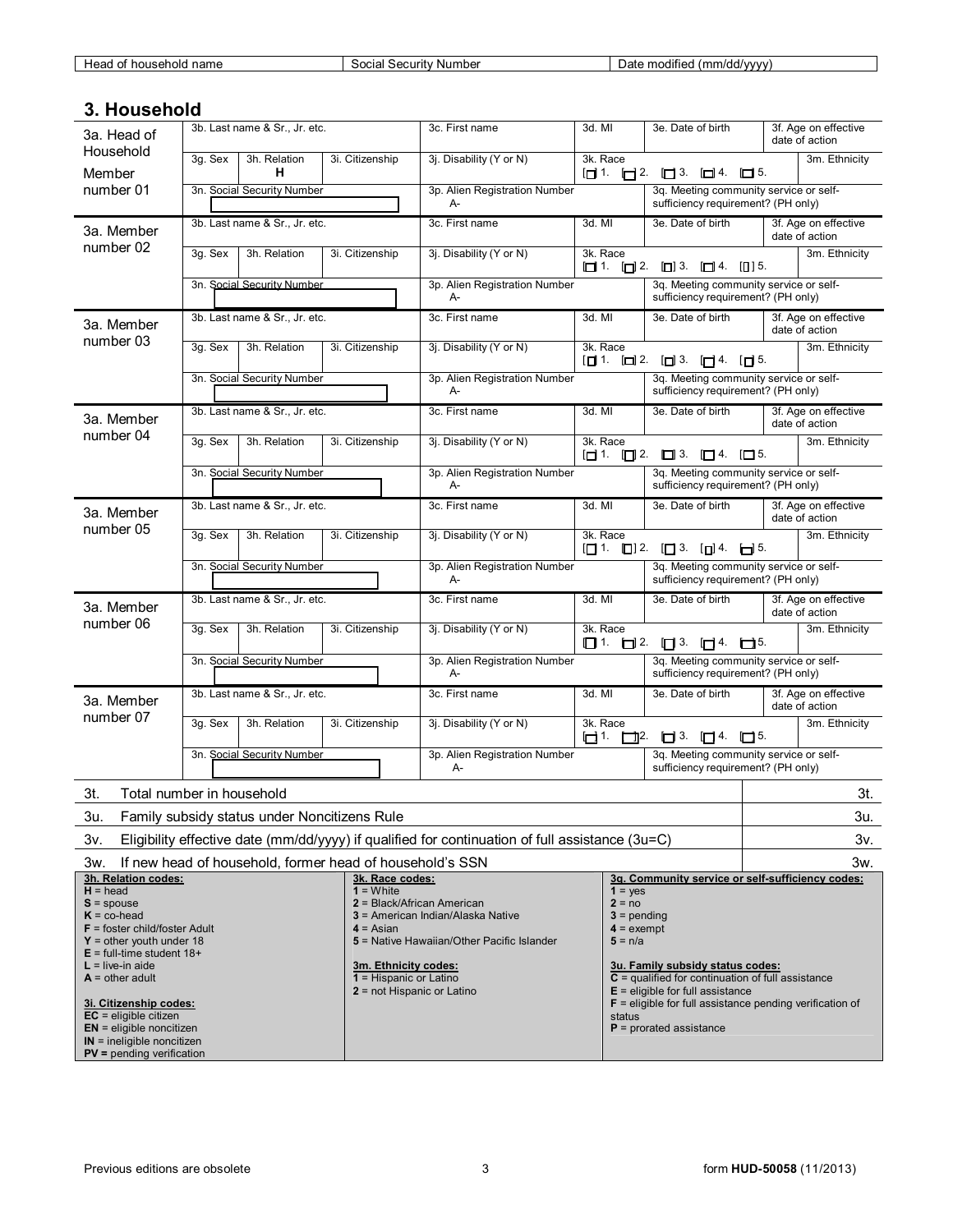| 3.          | Household                                                                                                                                                                                                                                                                                                                                                                      |
|-------------|--------------------------------------------------------------------------------------------------------------------------------------------------------------------------------------------------------------------------------------------------------------------------------------------------------------------------------------------------------------------------------|
| Note:       | Complete for each household member.                                                                                                                                                                                                                                                                                                                                            |
| Note:       | The first family member (member number 01) must be the head of household.                                                                                                                                                                                                                                                                                                      |
| Note:       | The household includes everyone who lives in the unit. Household members are used to determine unit size.<br>The family includes all household members except live-in aides and foster children and foster adults. Family<br>members are used to calculate subsidies and payments.                                                                                             |
| Line 3a:    | The member number identifies the individual listed on that line of the Form.                                                                                                                                                                                                                                                                                                   |
| Line 3b:    | The last name of each household member. Include name suffixes, such as Jr., and separate with a comma. Do<br>not include name prefixes, such as Ms. or Mr.                                                                                                                                                                                                                     |
| Line 3c:    | The first name of each household member. Do not include name prefixes, such as Ms. or Mr.                                                                                                                                                                                                                                                                                      |
| Line 3d:    | The middle initial of each household member. If no middle initial, leave blank. If more than one middle initial,<br>only enter one.                                                                                                                                                                                                                                            |
| Line 3e:    | The date of birth for each household member.                                                                                                                                                                                                                                                                                                                                   |
| Line 3f:    | The age in years of each household member on the effective date of action (line 2b).                                                                                                                                                                                                                                                                                           |
| Line 3g:    | Indicate the gender of each household member (M= Male, F= Female).                                                                                                                                                                                                                                                                                                             |
| Line 3h:    | Select the code at bottom of the page that best categorizes the relation or role of each household member.                                                                                                                                                                                                                                                                     |
| Line 3i:    | Select the code at the bottom of page that indicates each household member's United States citizenship status.                                                                                                                                                                                                                                                                 |
| Line $3i$ : | Indicate whether or not the household member has a disability.                                                                                                                                                                                                                                                                                                                 |
| Line 3k:    | Select the code or codes at the bottom of the page that the family says best indicates each household<br>member's race. Select as many codes as appropriate.                                                                                                                                                                                                                   |
| Line 3m:    | Select the code at bottom of page and check the box next to the code the family says best indicates each<br>household member's ethnicity.                                                                                                                                                                                                                                      |
| Line 3n:    | Enter the 9-digit Social Security Number (SSN) issued to each household member by the Social Security<br>Administration (SSA).                                                                                                                                                                                                                                                 |
| Note:       | If a head of household does not have a SSN, see the Form HUD-50058 Instruction Booklet.                                                                                                                                                                                                                                                                                        |
| Line 3p:    | Enter the Alien Registration Number or A-number issued to each noncitizen household member, if applicable.                                                                                                                                                                                                                                                                     |
| Note:       | The A-number contains seven, eight or nine numerical digits preceded by the letter A, e. g., A72 735 827. If the<br>A-number has seven digits, enter two zeros before the numbers. If the A-number has eight digits, enter one<br>zero before the numbers. If the A-number has nine digits, enter the number without a leading zero. Do not enter<br>the letter A in any case. |
| Line 3q:    | Public Housing only. Select the code at the bottom of the page to indicate whether the family member met his<br>or her community service or self-sufficiency requirement under PHRA.                                                                                                                                                                                           |
| Note:       | The law requires an average of eight hours of community service per month during the year.                                                                                                                                                                                                                                                                                     |
| Note:       | Use '5' if the community service requirement is not in effect for your particular PHA.                                                                                                                                                                                                                                                                                         |
| Line 3t:    | The total number of people in the household.                                                                                                                                                                                                                                                                                                                                   |
| Note:       | Count all persons. Include foster children or adults, live-in aides, and other unrelated individuals (who reside<br>with the family as part of the household). Also include persons who are members of the household but<br>temporarily absent from the home.                                                                                                                  |
| Line 3u:    | Select the code on the bottom of the page that indicates the housing assistance eligibility for family members<br>based on the Noncitizens Rule. The Noncitizens Rule allows PHAs to provide financial assistance to U.S.<br>citizens, nationals, and non-U. S. citizens with eligible immigration status.                                                                     |
| Note:       | If the family's status under the Noncitizens Rule is prorated assistance (3u= P), the family should fill out the<br>applicable prorated rent calculation when determining rent burden.                                                                                                                                                                                         |
| Line 3v:    | Date the family originally qualified for the continuation of full assistance (3u= C).                                                                                                                                                                                                                                                                                          |
| Line 3w:    | If the designated head of household changed due to discontinued occupancy or other cause such as death,<br>marriage, or remarriage and there are family members who remain in the household, enter the former head of<br>household's Social Security Number (SSN).                                                                                                             |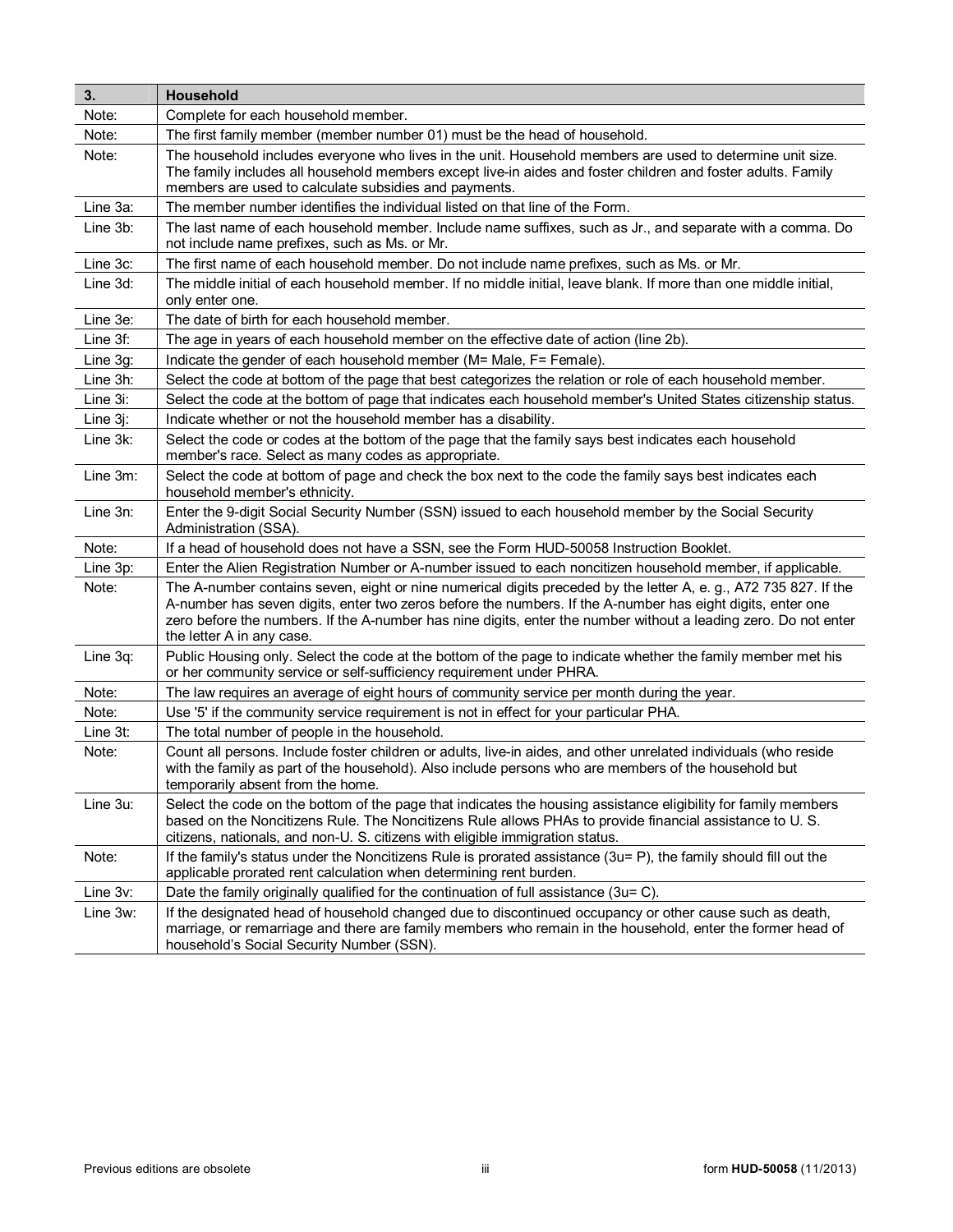| name<br>$\sim$<br>10 <sup>0</sup><br>неа<br>nousehold | Number<br>security "<br>$\sim$<br>30Grafi | $\cdots$<br>uwww.hdr<br>. modifier<br>$\overline{1}$ |
|-------------------------------------------------------|-------------------------------------------|------------------------------------------------------|
|                                                       |                                           |                                                      |

## **4. Background at Admission**

| Date (mm/dd/yyyy) entered waiting list                                                     | 4a. |
|--------------------------------------------------------------------------------------------|-----|
| ZIP code before admission                                                                  | 4b. |
| Homeless at admission? (Y or N)                                                            | 4c. |
| Does family qualify for admission over the very low-income limit? (vouchers only) (Y or N) | 4d. |
| Continuously assisted under the 1937 Housing Act? (Y or N)                                 | 4e. |
| Is there a HUD approved income targeting disregard? (Y or N)                               | 4f. |
|                                                                                            |     |

## **5. Unit to be Occupied on Effective Date of Action**

| 5a. | Unit address                                                                                                                |                                                                                                                                |                 |                    |     |  |
|-----|-----------------------------------------------------------------------------------------------------------------------------|--------------------------------------------------------------------------------------------------------------------------------|-----------------|--------------------|-----|--|
|     | Number and street                                                                                                           |                                                                                                                                |                 | Apt.               |     |  |
|     | City                                                                                                                        | State                                                                                                                          | ZIP code $(+4)$ |                    |     |  |
| 5b. |                                                                                                                             | Is mailing address same as unit address? (Y or N) (if yes, skip to 5d)                                                         |                 |                    | 5b. |  |
| 5c. | Family's mailing address                                                                                                    |                                                                                                                                |                 |                    |     |  |
|     | Number and street                                                                                                           |                                                                                                                                |                 | Apt.               |     |  |
|     | City                                                                                                                        | State                                                                                                                          | ZIP code $(+4)$ |                    |     |  |
| 5d. | Number of bedrooms in unit                                                                                                  |                                                                                                                                |                 |                    | 5d. |  |
| 5e. |                                                                                                                             | Has the PHA identified this unit as an accessible unit? (Public Housing only) (Y or N)                                         |                 |                    | 5е. |  |
| 5f. | section)                                                                                                                    | Has the family requested accessibility features? (Public Housing only) (Y or N) (if no, skip to next                           |                 |                    | 5f. |  |
| 5g. | Has the family received requested accessibility features? (Public Housing only)                                             |                                                                                                                                |                 |                    |     |  |
|     |                                                                                                                             | a. Yes, fully [i] b. Yes, partially [ii] c. No, not at all iii d. Action pending (can be checked in combination with b. or c.) |                 |                    |     |  |
| 5h. | Date (mm/dd/yyyy) unit last passed HQS inspection (Section 8 only, except Homeownership and<br>Project-based Vouchers)      |                                                                                                                                |                 |                    |     |  |
| 5i. | 5i.<br>Date (mm/dd/yyyy) of last annual HQS inspection (Section 8 only, except Homeownership and<br>Project-based Vouchers) |                                                                                                                                |                 |                    |     |  |
| 5j. | Year (yyyy) unit was built (Section 8 only)                                                                                 |                                                                                                                                |                 |                    | 5j. |  |
| 5k. | Structure type (check only one) (Section 8 only)                                                                            |                                                                                                                                |                 |                    |     |  |
|     | Single family detached                                                                                                      | [□] Semi-detached                                                                                                              |                 | Rowhouse/townhouse |     |  |
|     | Manufactured home<br>High rise with elevator<br>Low-rise                                                                    |                                                                                                                                |                 |                    |     |  |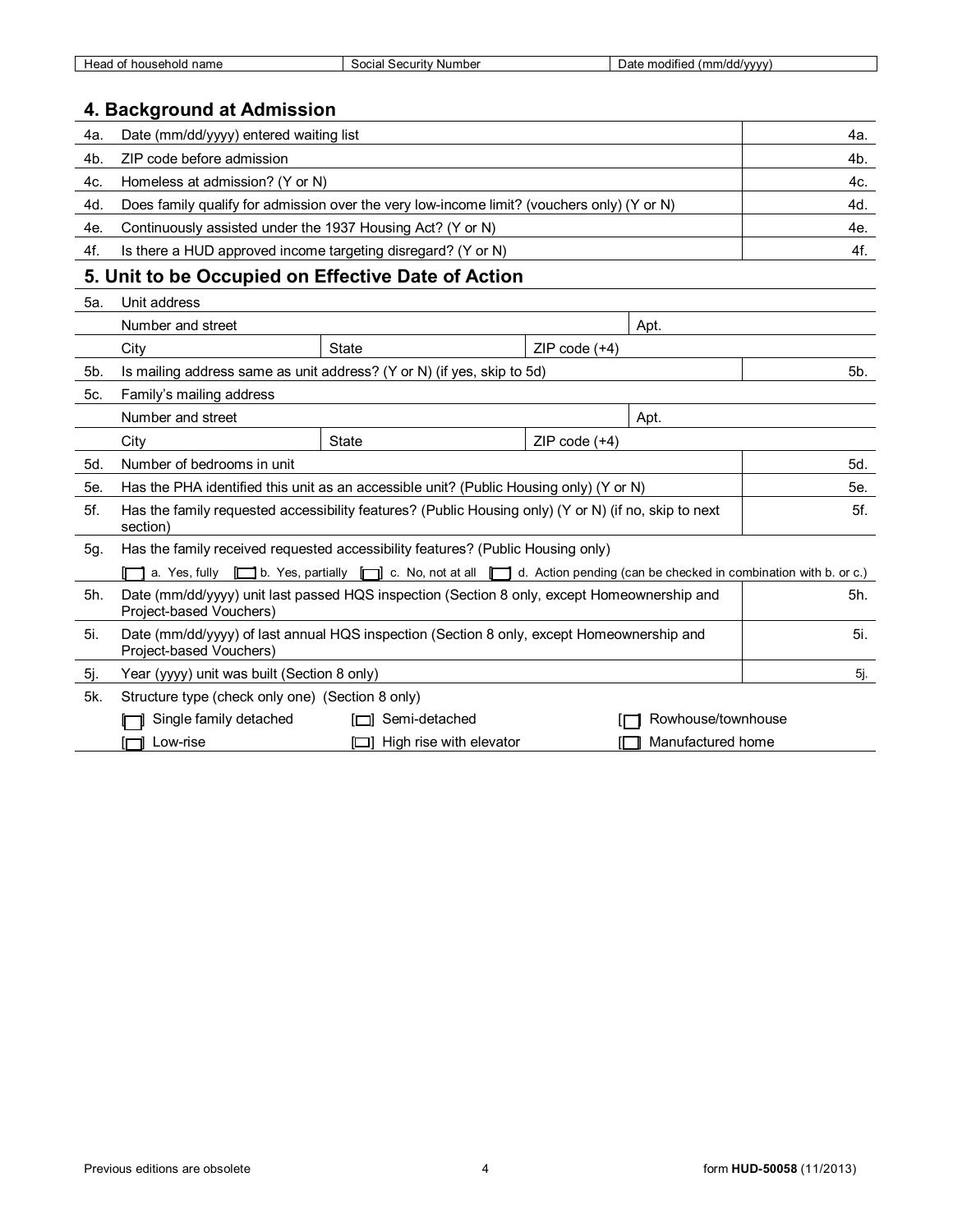| 4:          | <b>Background at Admission</b>                                                                                                                                                                                |
|-------------|---------------------------------------------------------------------------------------------------------------------------------------------------------------------------------------------------------------|
| Line 4a:    | Date the PHA placed the family on the waiting list for the program under which they currently receive housing<br>assistance.                                                                                  |
| Note:       | This date must not be later than effective date of action (line 2b).                                                                                                                                          |
| Line 4b:    | The 5-digit ZIP code (+4, if applicable) where the family lived before admission to an assistance program.                                                                                                    |
| Line 4c:    | Indicate whether or not the family was homeless at the time the PHA admitted the family to a housing<br>assistance program.                                                                                   |
| Line 4d:    | Vouchers only. Indicate whether or not the family qualified for program admission even though their income<br>exceeds the very low-income limit (50% of the area's median income).                            |
| Line 4e:    | Indicate whether or not the family is continuously assisted under or currently enrolled in any 1937 Housing Act<br>program at the time of admission.                                                          |
| Line $4f$ : | Welfare to Work families only. Indicate if the family is disregarded for income targeting under a HUD approved<br>disregard of a portion of welfare to work families.                                         |
| 5:          | Unit to be Occupied on Effective Date of Action                                                                                                                                                               |
| Line 5a:    | The complete address of the housing unit that the household occupies on the effective date of action (line 2b).                                                                                               |
| Line 5b:    | Indicate whether the mailing address is different from the unit address.                                                                                                                                      |
| Line 5c:    | The complete address where the family receives mail, if other than the unit address provided in line 5a.                                                                                                      |
| Note:       | Leave this field blank if the mailing address is the same as the unit address.                                                                                                                                |
| Line 5d:    | Total number of bedrooms in the unit that the household will occupy on the effective date of action (line 2b).                                                                                                |
| Line 5e:    | Public Housing only. Indicate whether or not the unit that the family occupies on the effective date of action<br>(line 2b) is a PHA designated handicapped accessible unit.                                  |
| Line 5f:    | Public Housing only. Indicate whether or not the family requested disability amenities or accessibility features.                                                                                             |
| Line 5g:    | Public Housing only. Indicate the status of the family's request for disability amenities and/or accessibility<br>features (line 5f) on the effective date of action (line 2b).                               |
| Line 5h:    | Section 8 only, except Homeownership and Project-based Vouchers. The last date the unit passed a full<br>housing quality standards (HQS) inspection.                                                          |
| Line 5i:    | Section 8 only, except Homeownership and Project-based Vouchers. The last date a PHA inspector<br>performed a full annual housing quality standards (HQS) inspection of the unit that the household occupies. |
| Note:       | This date may be different from the date unit last passed HQS inspection (line 5h) if the unit failed the last<br>HQS inspection.                                                                             |
| Line $5$ j: | Section 8 only. The year that the unit was built.                                                                                                                                                             |
| Note:       | This date is found on the request for tenancy approval form.                                                                                                                                                  |
| Line 5k:    | Section 8 only. The building structure type.                                                                                                                                                                  |
| Note:       | See the Instruction Booklet for descriptions of each housing type.                                                                                                                                            |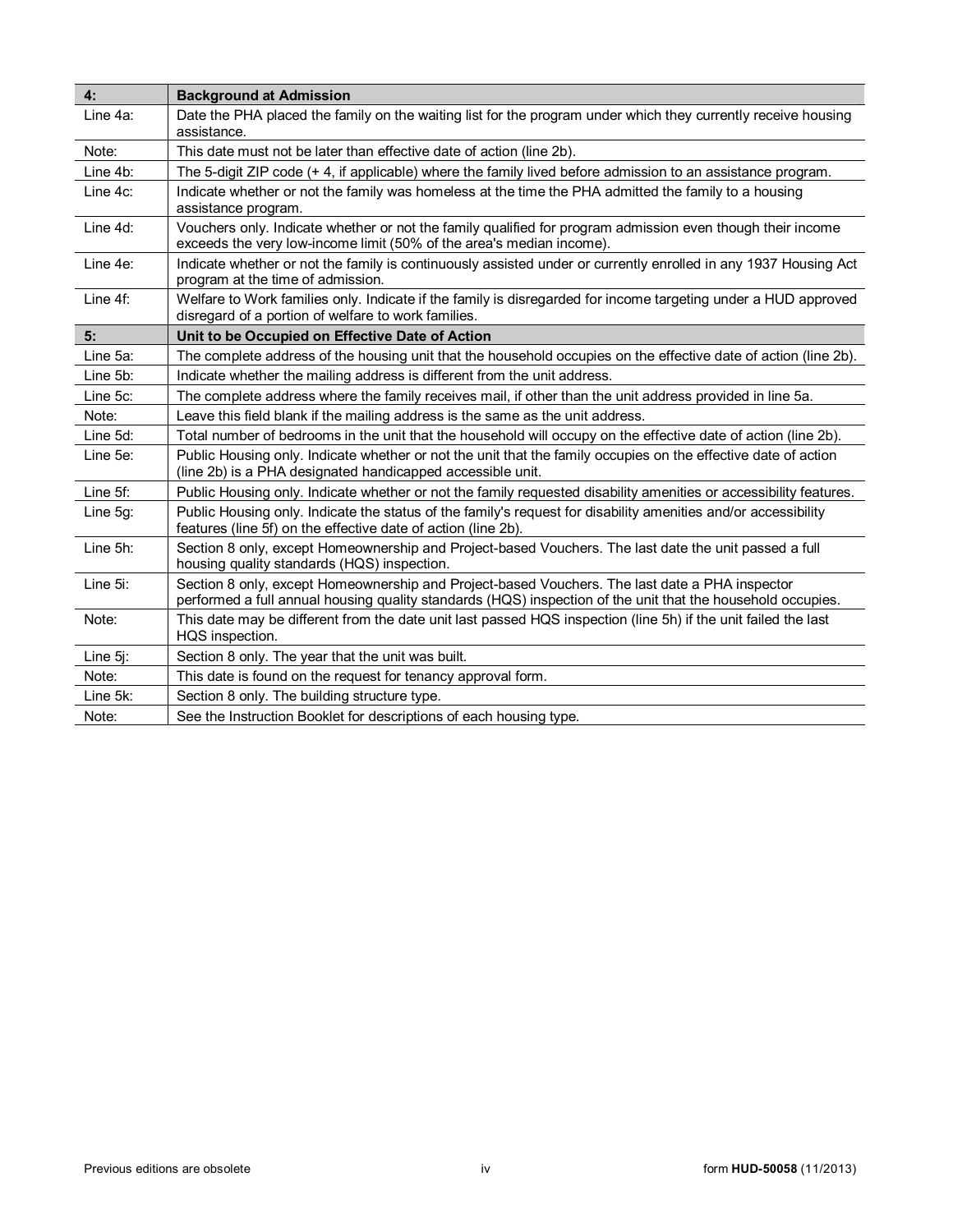| hold<br>houser<br>неао<br>name<br>v | Number<br>Security<br>$\sim$<br>ا م امد | $\mathcal{M}$ $\mathcal{M}$ $\mathcal{M}$<br>moaifie<br>Jdli<br>. |
|-------------------------------------|-----------------------------------------|-------------------------------------------------------------------|
|                                     |                                         |                                                                   |

## **6. Assets**

|         | 6a. Family member name                                          | No. | 6b. Type of | 6c. Calculation (PHA use) | 6d. Cash value of asset | 6e. Anticipated |     |
|---------|-----------------------------------------------------------------|-----|-------------|---------------------------|-------------------------|-----------------|-----|
|         |                                                                 |     | asset       |                           |                         | Income          |     |
|         |                                                                 |     |             |                           | S                       | \$              |     |
|         |                                                                 |     |             |                           |                         |                 |     |
|         |                                                                 |     |             |                           | S                       | \$              |     |
|         |                                                                 |     |             |                           | S                       | \$              |     |
|         |                                                                 |     |             |                           | S                       | \$              |     |
|         |                                                                 |     |             |                           |                         | \$              |     |
|         |                                                                 |     |             |                           | S                       | \$              |     |
|         |                                                                 |     |             |                           | \$                      | \$              |     |
| 6f, 6g. | Column totals                                                   |     |             |                           | l6f.<br>\$              | \$              | 6g. |
| 6h.     | Passbook rate (written as decimal)                              |     |             |                           |                         |                 |     |
| 6i.     | Imputed asset income: 6f X 6h (if 6f is \$5,000 or less, put 0) |     |             |                           |                         |                 |     |
| 6j.     | Final asset income: larger of 6g or 6i                          |     |             |                           |                         | \$              | 6j. |

## **7. Income**

| 7a. Family member name | No. | 7b.<br>Income<br>Code | 7c. Calculation<br>(PHA use) | 7d. Dollars per year | 7e. Income exclusions | 7f. Income after<br>exclusions<br>(7d minus 7e) |
|------------------------|-----|-----------------------|------------------------------|----------------------|-----------------------|-------------------------------------------------|
|                        |     |                       |                              |                      |                       |                                                 |
|                        |     |                       |                              | \$                   | \$                    | \$                                              |
|                        |     |                       |                              | \$                   | \$                    | \$                                              |
|                        |     |                       |                              | \$                   | \$                    | \$                                              |
|                        |     |                       |                              | \$                   | \$                    | \$                                              |
|                        |     |                       |                              | \$                   | \$                    | \$                                              |
|                        |     |                       |                              | \$                   | \$                    | \$                                              |
|                        |     |                       |                              | \$                   | \$                    | \$                                              |
|                        |     |                       |                              | \$                   | \$                    | \$                                              |
|                        |     |                       |                              | \$                   | \$                    | \$                                              |
|                        |     |                       |                              | \$                   | \$                    | \$                                              |
|                        |     |                       |                              | \$                   | \$                    | \$                                              |
|                        |     |                       |                              | \$                   | \$                    | \$                                              |
| Column total<br>7g.    |     |                       |                              |                      |                       | 7g.<br>$\left  \frac{1}{2} \right $             |

#### 7h. Reserved

| Total annual income: 6j + 7g<br>-7i. |                                    | ٠D                            |
|--------------------------------------|------------------------------------|-------------------------------|
| 7b: Income Codes                     | Welfare:                           | <b>Other Income Sources:</b>  |
| Wages:                               | $G =$ general assistance           | $C =$ child support           |
| $B = own business$                   | IW = annual imputed welfare income | $E$ = medical reimbursement   |
| $F =$ federal wage                   | T = TANF assistance                | $l = Indian trust/per capita$ |
| $HA = PHA wage$                      |                                    | $N =$ other nonwage sources   |
| $M =$ military pay                   | <b>SS/SSI/Pensions:</b>            | $U =$ unemployment benefits   |
| $W =$ other wage                     | $P = p$ ension                     |                               |
|                                      | $S = SSI$                          |                               |
|                                      | <b>SS = Social Security</b>        |                               |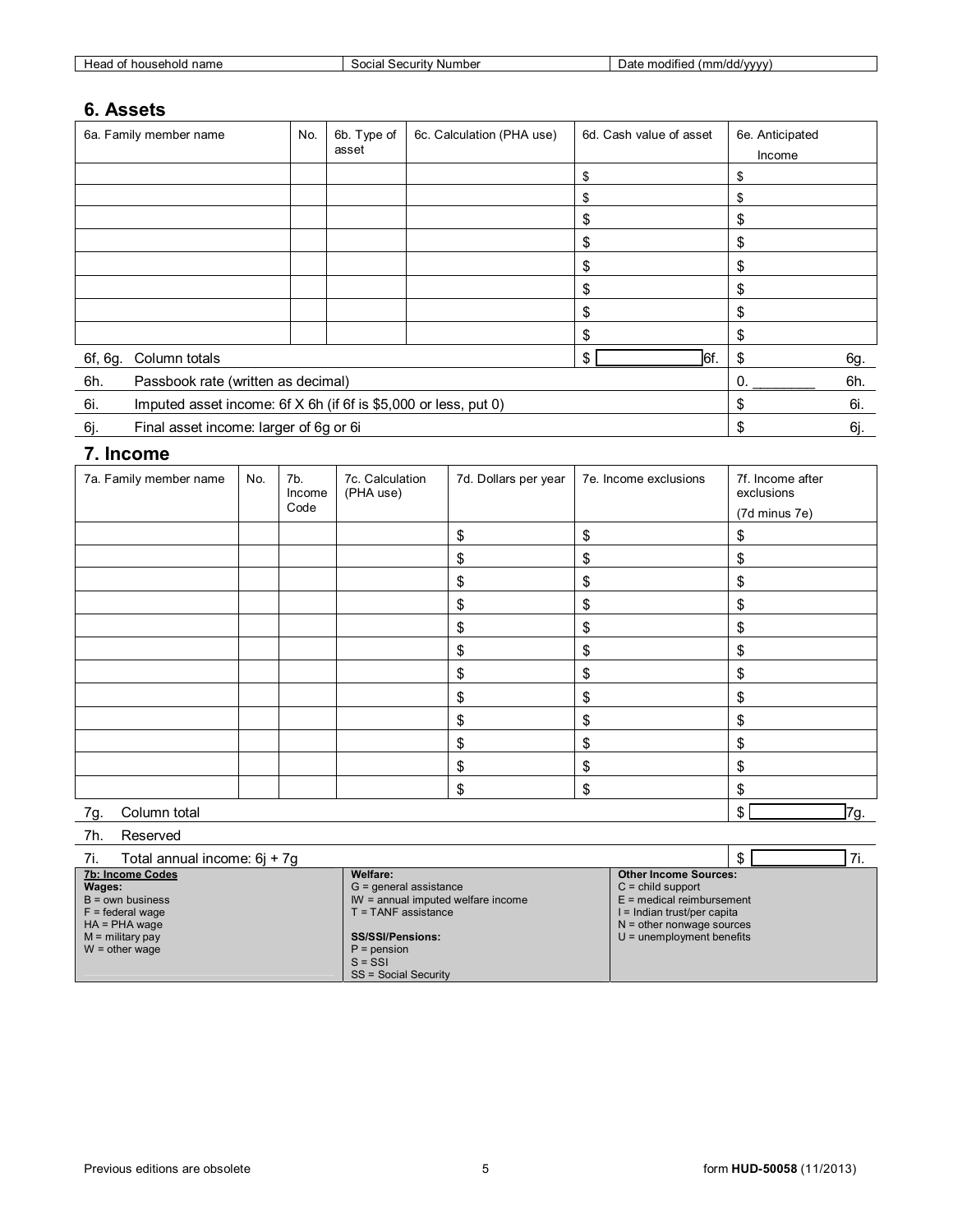| 6:       | <b>Assets</b>                                                                                                                                                                                                                                                     |
|----------|-------------------------------------------------------------------------------------------------------------------------------------------------------------------------------------------------------------------------------------------------------------------|
| Note:    | Use a separate line for each family member and asset type.                                                                                                                                                                                                        |
| Line 6a: | The name of each family member in the household that has assets and their Member number (line(s) 3a) that<br>corresponds to the asset information reported.                                                                                                       |
| Line 6b: | List any asset that has a dollar value or provides a source of income to the person listed in column 6a.                                                                                                                                                          |
| Note:    | See the Form HUD-50058 Instruction Booklet for an explanation of allowable assets.                                                                                                                                                                                |
| Line 6c: | Use this column to perform asset calculations.                                                                                                                                                                                                                    |
| Line 6d: | Estimated, known or calculated dollar value of the asset listed.                                                                                                                                                                                                  |
| Line 6e: | Total amount of income the family member expects to receive in the next 12-month period from the asset<br>listed.                                                                                                                                                 |
| Line 6f: | Total of the values listed in column 6d.                                                                                                                                                                                                                          |
| Line 6g: | Total of the values listed in column 6e.                                                                                                                                                                                                                          |
| Line 6h: | Enter the passbook rate as a decimal.                                                                                                                                                                                                                             |
| Note:    | The HUD field office determines the Passbook rate of interest for the project locality based on the average<br>interest rate received on a Passbook Savings Account at several banks in the local area.                                                           |
| Line 6i: | Imputed income from assets based on the total dollar value of the asset listed and the Passbook rate of<br>interest.                                                                                                                                              |
| Note:    | If the total cash value of assets is \$5,000 or less, enter 0.                                                                                                                                                                                                    |
| Line 6j: | Total amount of household income derived from assets.                                                                                                                                                                                                             |
| 7:       | Income                                                                                                                                                                                                                                                            |
| Note:    | If the family members do not have any income from sources other than assets and do not expect any other<br>income in the next 12-month period, leave 7a through 7g blank. Fill in total annual income (line 7i), which<br>would be the total of the asset income. |
| Line 7a: | The name of each family member in the household that has income and their Member number (line(s) 3a)<br>that corresponds to the income information reported.                                                                                                      |
| Line 7b: | Use one or two letter code at bottom of page that represents the type of income for a family member.                                                                                                                                                              |
| Note:    | See the Form HUD-50058 Instruction Booklet for a detailed description of each income code.                                                                                                                                                                        |
| Line 7c: | Use this column to perform income calculations.                                                                                                                                                                                                                   |
| Line 7d: | Yearly income amount the family member receives from the income source(s) listed.                                                                                                                                                                                 |
| Note:    | See the Form HUD-50058 Instruction Booklet for a description of each income source.                                                                                                                                                                               |
| Line 7e: | Income excluded from annual income calculations.                                                                                                                                                                                                                  |
| Note:    | Includes income disallowance and individual savings accounts (ISA) for Public Housing.                                                                                                                                                                            |
| Note:    | See the Form HUD-50058 Instruction Booklet for a description of each income exclusion.                                                                                                                                                                            |
| Line 7f: | The family's total income minus any exclusions. Take dollars per year (line 7d) minus income exclusions (line<br>7e).                                                                                                                                             |
| Line 7g: | The total of the dollar amounts listed in column 7f.                                                                                                                                                                                                              |
| Line 7h: | Reserved for future HUD use.                                                                                                                                                                                                                                      |
| Line 7i: | The family's total annual income. Add the final asset income (line 6j) and the total income after income<br>exclusions (line 7g).                                                                                                                                 |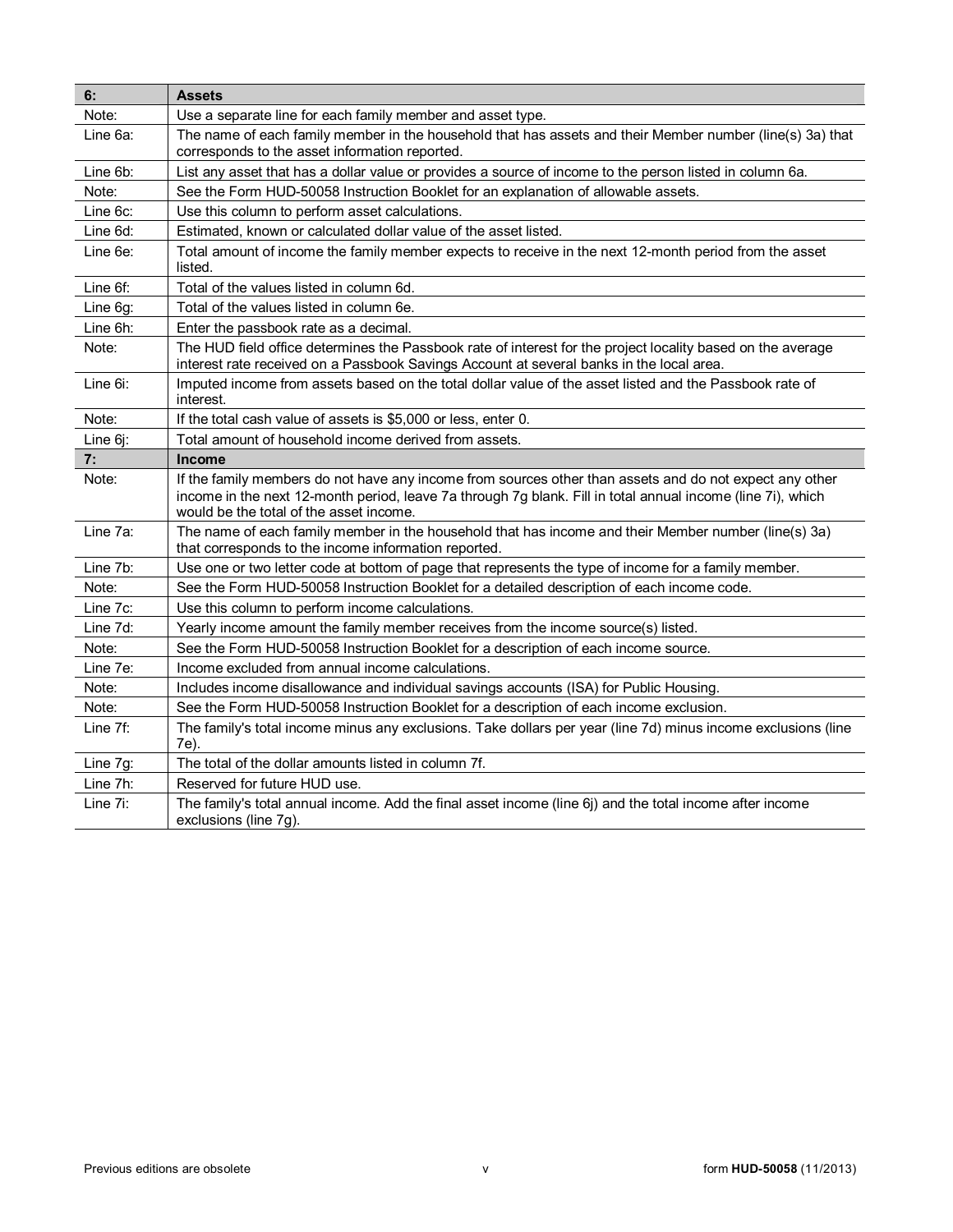| name<br>אוסו<br>. . | mber<br>curit<br>$\sim$<br>Nur<br>$\sim$<br>$-20$<br>. . | .<br>hodified<br><b>HAAAA</b><br>.07<br>$\overline{a}$<br>, , , , |
|---------------------|----------------------------------------------------------|-------------------------------------------------------------------|
|                     |                                                          |                                                                   |

## **8. Expected Income Per Year**

| 8a. | Total annual income: copy from 7i                                                                                                                                          |                        |  |                                                                                                                          |    | \$  |            | 8а. |
|-----|----------------------------------------------------------------------------------------------------------------------------------------------------------------------------|------------------------|--|--------------------------------------------------------------------------------------------------------------------------|----|-----|------------|-----|
|     | Permissible Deductions (Public Housing Only. If Section 8, Skip to 8f or 8q)                                                                                               |                        |  |                                                                                                                          |    |     |            |     |
| 8b. | Family member name                                                                                                                                                         | No.                    |  | 8c. Type of permissible deduction                                                                                        |    |     | 8d. Amount |     |
|     |                                                                                                                                                                            |                        |  |                                                                                                                          |    | \$  |            |     |
|     |                                                                                                                                                                            |                        |  |                                                                                                                          |    | \$  |            |     |
|     |                                                                                                                                                                            |                        |  |                                                                                                                          |    | \$  |            |     |
|     |                                                                                                                                                                            |                        |  |                                                                                                                          |    | \$  |            |     |
|     |                                                                                                                                                                            |                        |  |                                                                                                                          |    | \$  |            |     |
|     |                                                                                                                                                                            |                        |  |                                                                                                                          |    | \$  |            |     |
| 8e. | Total permissible deductions (sum of column 8d)                                                                                                                            |                        |  |                                                                                                                          |    | \$  |            | 8e. |
|     | If head/spouse/co-head is under 62 and no family member is disabled, skip to 8q                                                                                            |                        |  |                                                                                                                          |    |     |            |     |
| 8f. | Medical/disability threshold: 8a X 0.03                                                                                                                                    |                        |  |                                                                                                                          |    | \$  |            | 8f. |
| 8g. | Total annual unreimbursed disability assistance expense (if no disability expenses, skip to 8k)                                                                            |                        |  |                                                                                                                          |    | \$  |            | 8g. |
| 8h. | Maximum disability allowance: If 8g minus 8f is positive or zero, put amount                                                                                               |                        |  |                                                                                                                          |    | \$  |            | 8h. |
|     |                                                                                                                                                                            | disabled, put 0        |  | If negative and head/spouse/co-head is under 62 and not                                                                  |    | \$  |            | 8h. |
|     |                                                                                                                                                                            | disabled, copy from 8g |  | If negative and head/spouse/co-head is elderly or                                                                        |    | \$  |            | 8h. |
| 8i. | Earnings in 7d made possible by disability assistance expense                                                                                                              |                        |  |                                                                                                                          |    | \$  |            | 8i. |
| 8j. | Allowable disability assistance expense: lower of 8h or 8i (if 8g is less than 8f and<br>head/spouse/co-head elderly or disabled, copy from 8h)                            |                        |  |                                                                                                                          |    | \$  |            | 8j. |
| 8k. | Total annual unreimbursed medical expenses (if head/spouse/co-head under 62 and not disabled,<br>put 0)                                                                    |                        |  |                                                                                                                          |    | \$  |            | 8k. |
| 8m. | Total annual disability assistance and medical expense: $8j + 8k$ (if no disability expenses, copy<br>from 8k)                                                             |                        |  |                                                                                                                          |    | \$  |            | 8m. |
| 8n. | Medical/disability assistance<br>allowance:                                                                                                                                |                        |  | If no disability assistance expenses or if 8g is less than 8f,<br>put 8m minus 8f (if 8m minus 8f is negative, put zero) |    | \$  |            | 8n. |
|     |                                                                                                                                                                            |                        |  | If disability assistance expenses and 8g is greater                                                                      |    | \$  |            | 8n. |
|     |                                                                                                                                                                            |                        |  | than or equal to 8f, copy from 8m                                                                                        |    |     |            |     |
| 8p. | Elderly/disability allowance (default = \$400)                                                                                                                             |                        |  |                                                                                                                          |    | \$  |            | 8p. |
| 8q. | Number of dependents (people under 18, or with disability, or full-time student. Do not count head<br>of household, spouse, co-head, foster child/adult, or live-in aide.) |                        |  |                                                                                                                          |    | \$  |            | 8q. |
| 8r. | Allowance per dependent (default = \$480)                                                                                                                                  |                        |  |                                                                                                                          |    | \$  |            | 8r. |
| 8s. | Dependent allowance: 8q X 8r                                                                                                                                               |                        |  |                                                                                                                          |    | \$  |            | 8s. |
| 8t. | Total annual unreimbursed childcare costs                                                                                                                                  |                        |  |                                                                                                                          |    | \$  |            | 8t. |
| 8x. | Total allowances: $8e + 8n + 8p + 8s + 8t$                                                                                                                                 |                        |  |                                                                                                                          | \$ |     | 8x.        |     |
| 8y. | Adjusted annual income: 8a minus 8x (if 8x is larger, put 0)                                                                                                               |                        |  | \$                                                                                                                       |    | 8y. |            |     |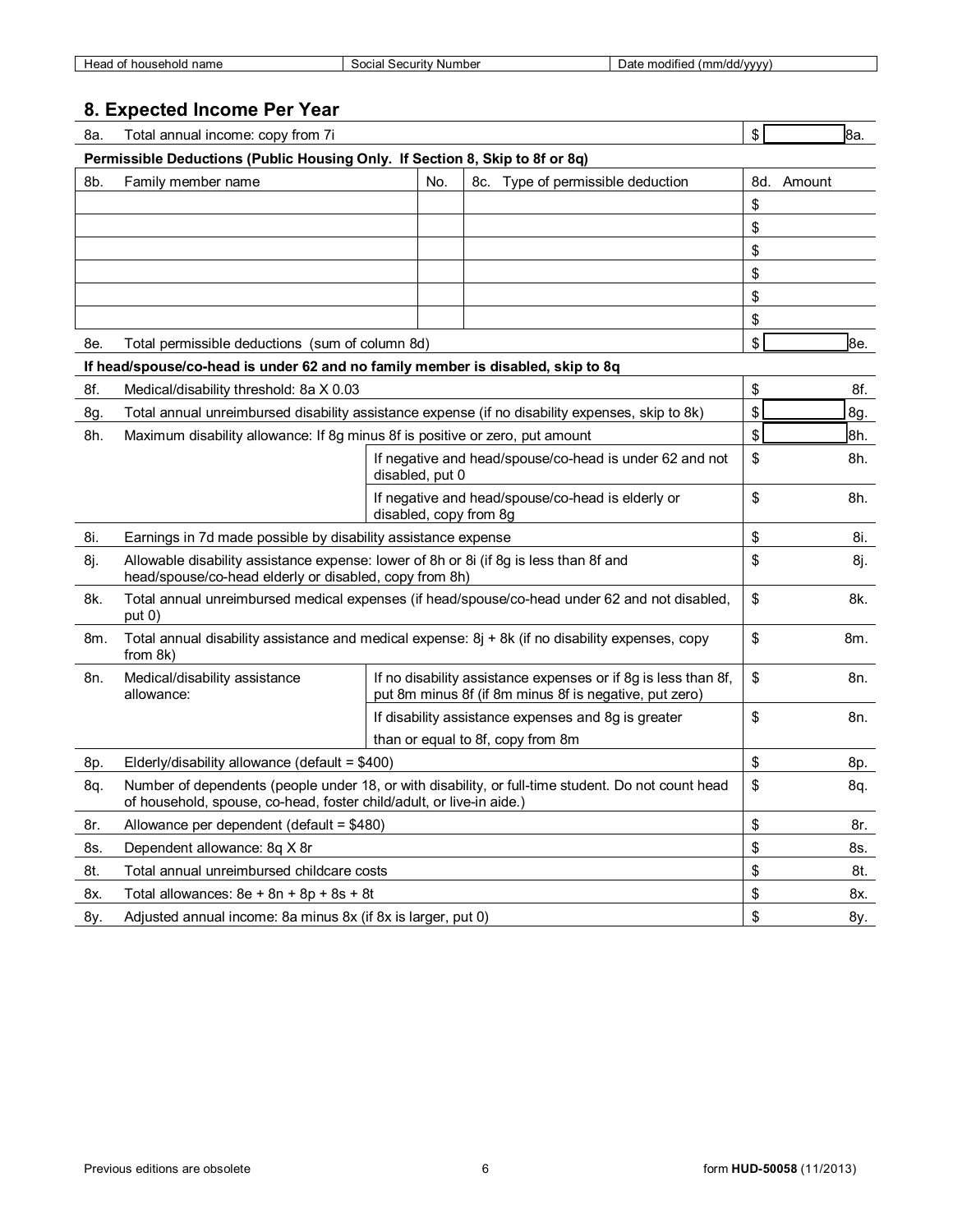| 8:       | <b>Expected Income Per Year</b>                                                                                                                                                                                                                                                                                                                                        |
|----------|------------------------------------------------------------------------------------------------------------------------------------------------------------------------------------------------------------------------------------------------------------------------------------------------------------------------------------------------------------------------|
| Line 8a: | The family's total annual family income. Copy from 7i.                                                                                                                                                                                                                                                                                                                 |
| Line 8b: | Public Housing only. The name of each family member in the household, and their individual Member number<br>as provided in line(s) 3a that corresponds to the income information reported.                                                                                                                                                                             |
| Line 8c: | Public Housing only. The type of permissible deduction as determined by the PHA.                                                                                                                                                                                                                                                                                       |
| Line 8d: | Public Housing only. The amount of the permissible deduction.                                                                                                                                                                                                                                                                                                          |
| Line 8e: | Public Housing only. The total of the dollar amounts (permissible deductions) listed in column 8d.                                                                                                                                                                                                                                                                     |
| Note:    | If the head of household and spouse or co-head are under age 62, and there are no family members with a<br>disability, skip to line 8q. Otherwise, enter all medical expense information for the entire family in lines 8f<br>through 8n.                                                                                                                              |
| Line 8f: | Amount of unreimbursed medical and disability expenses that the family must pay before the PHA can deduct<br>an allowance for such expenses from their income. Multiply 0.03 by total annual income (line 8a).                                                                                                                                                         |
| Line 8g: | The family's total annual unreimbursed disability expenses.                                                                                                                                                                                                                                                                                                            |
| Line 8h: | The amount the PHA may potentially deduct for the family's disability expenses. Subtract the medical/<br>disability threshold (line 8f) from the total unreimbursed disability assistance expenses (line 8g).                                                                                                                                                          |
| Note:    | If the maximum disability allowance is negative and head/spouse/co-head is under 62 and not disabled, enter<br>0.                                                                                                                                                                                                                                                      |
| Note:    | If the maximum disability allowance is negative and head/spouse/co-head is elderly or disabled, copy the total<br>unreimbursed disability assistance expenses (line 8g).                                                                                                                                                                                               |
| Line 8i: | Of a family's dollars per year listed in line 7d, determine the earned amount made possible by the<br>unreimbursed disability expenses the family incurs.                                                                                                                                                                                                              |
| Line 8j: | The total disability assistance expense amount the family may deduct. Lower of the maximum disability<br>allowance (line 8h) or the earnings made possible by disability assistance expense (line 8i).                                                                                                                                                                 |
| Note:    | If the total unreimbursed disability assistance expense (line 8g) is less than the medical/disability threshold [<br>(line 8f), and head/spouse/co-head is elderly or disabled, copy the maximum disability allowance (line 8h).                                                                                                                                       |
| Line 8k: | The total annual amount of the family's medical expenses that another source does not reimburse (e. g., co-<br>payments for medical insurance).                                                                                                                                                                                                                        |
| Note:    | If the head/spouse/co-head is under 62 and not disabled, enter 0.                                                                                                                                                                                                                                                                                                      |
| Line 8m: | The amount of the family's total disability assistance (line 8j) and medical expenses (line 8k).                                                                                                                                                                                                                                                                       |
| Note:    | If no disability expenses, copy the total unreimbursed medical expenses (line 8k).                                                                                                                                                                                                                                                                                     |
| Line 8n: | The amount of the family's allowance for medical expenses and disability assistance expenses.                                                                                                                                                                                                                                                                          |
| Note:    | If the family does not have any disability assistance expenses or if the total unreimbursed disability assistance<br>expenses (line 8g) is less than the medical/disability threshold (line 8f), enter the total disability assistance<br>and medical expenses (line 8m) minus the medical/disability threshold (line 8f). If the difference is negative,<br>put zero. |
| Note:    | If disability assistance expense and the total unreimbursed disability assistance expense (line 8g) are greater<br>than or equal to the medical/disability threshold (line 8f), copy the total disability assistance and medical<br>expenses (line 8m).                                                                                                                |
| Line 8p: | The family's standard allowance amount if the head of household or spouse or co-head is elderly (age 62 or<br>over), or disabled. The current allowance is \$400.                                                                                                                                                                                                      |
| Line 8q: | The total number of dependents who live in the household and are under 18 years of age, or have a disability,<br>or are full-time students of any age.                                                                                                                                                                                                                 |
| Line 8r: | Standard allowance amount for each dependent in the household.                                                                                                                                                                                                                                                                                                         |
| Note:    | The current allowance per dependent is \$480.                                                                                                                                                                                                                                                                                                                          |
| Line 8s: | The amount of the family's dependent allowance. Multiply the number of dependents (line 8q) in the<br>household by the standard allowance per dependent amount (line 8r).                                                                                                                                                                                              |
| Line 8t: | The household's total yearly unreimbursed childcare expenses.                                                                                                                                                                                                                                                                                                          |
| Note:    | This is the estimated amount a family expects to pay for childcare during the annual income period.                                                                                                                                                                                                                                                                    |
| Line 8x: | The total amount of all of the family's allowances. Enter the sum of lines 8e, 8n, 8p, 8s, and 8t.                                                                                                                                                                                                                                                                     |
| Line 8y: | The family's adjusted annual income. Subtract total allowances (line 8x) from total annual income (line 8a).                                                                                                                                                                                                                                                           |
| Note:    | If 8x is larger, put 0.                                                                                                                                                                                                                                                                                                                                                |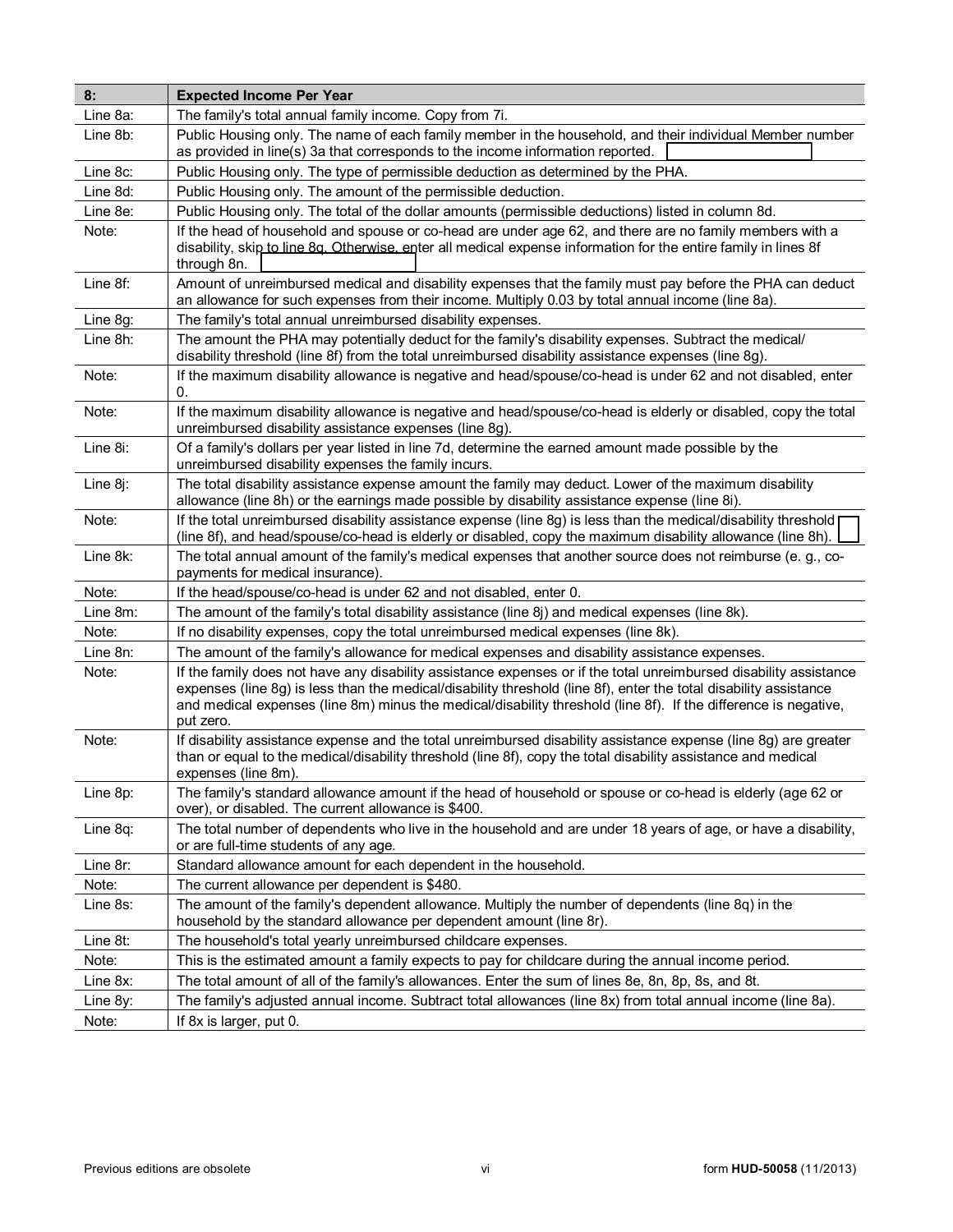| ' name<br>hold<br>$\sim$<br>Heau<br>nouser<br>ີ | Numbe <sup>,</sup><br>.001101<br>$\sim$<br>secum | <br>(mm/dd/vvvv)<br>modifie<br>) até<br>,,,, |
|-------------------------------------------------|--------------------------------------------------|----------------------------------------------|
|                                                 |                                                  |                                              |

## **9. Total Tenant Payment (TTP)**

| 9a. | Total monthly income: 8a ÷ 12                                     | \$<br>9a. |
|-----|-------------------------------------------------------------------|-----------|
| 9c. | TTP if based on annual income: 9a X 0.10                          | \$<br>9c. |
| 9d. | Adjusted monthly income: $8y \div 12$                             | \$<br>9d. |
| 9e. | Percentage of adjusted monthly income: use 30% for Section 8      | 9e.       |
| 9f. | TTP if based on adjusted annual income: $(9d \times 9e) \div 100$ | \$<br>9f. |
| 9g. | Welfare rent per month (if none, put 0)                           | \$<br>9g. |
| 9h. | Minimum rent (if waived, put 0)                                   | 9h.       |
| 9i. | Enhanced Voucher minimum rent                                     | \$<br>9i. |
| 9j. | TTP, highest of lines 9c, 9f, 9g, 9h, or 9i                       | \$<br>9j. |
| 9k. | Most recent TTP                                                   | 9k.       |
| 9m. | Qualify for minimum rent hardship exemption? (Y or N)             | 9m.       |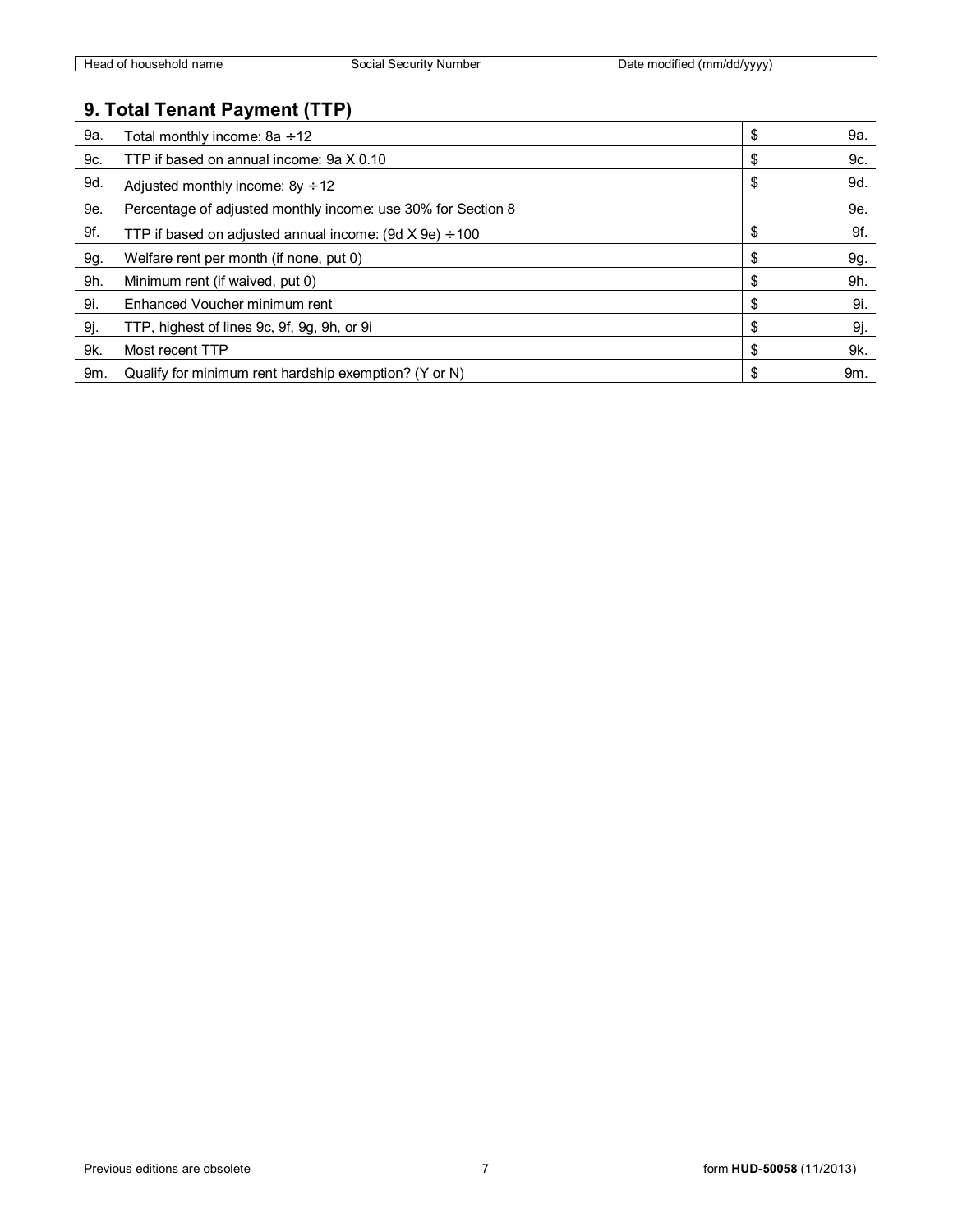| 9:       | <b>Total Tenant Payment (TTP)</b>                                                                                                                                                                                                                             |
|----------|---------------------------------------------------------------------------------------------------------------------------------------------------------------------------------------------------------------------------------------------------------------|
| Line 9a: | Divide total annual income (line 8a) by 12 to get total monthly income.                                                                                                                                                                                       |
| Line 9c: | Multiply total monthly income (line 9a) by 0.10 to get total tenant payment (TTP) based on annual income.                                                                                                                                                     |
| Line 9d: | Divide adjusted annual income (line 8y) by 12 to get adjusted monthly income.                                                                                                                                                                                 |
| Line 9e: | Percentage of adjusted monthly income used to determine total tenant payment (TTP).                                                                                                                                                                           |
| Note:    | Use 30% for Section 8.                                                                                                                                                                                                                                        |
| Line 9f: | Multiply the adjusted monthly income (line 9d) by percentage of adjusted monthly income (line 9e) and divide<br>by 100 to get total tenant payment (TTP) based on adjusted monthly income.                                                                    |
| Line 9g: | The amount the welfare assistance agency specifically designates for shelter and utilities if the family receives<br>welfare assistance. The welfare assistance agency may adjust this amount in accordance with the actual cost<br>of shelter and utilities. |
| Note:    | If no welfare rent, put 0.                                                                                                                                                                                                                                    |
| Line 9h: | Enter the PHA established monthly minimum rent amount. The PHA may require the tenant to pay a minimum<br>rent amount up to \$50.                                                                                                                             |
| Note:    | If the PHA waived this payment because of financial hardship, enter 0.                                                                                                                                                                                        |
| Line 9i: | Enhanced Vouchers only. Enter the monthly rent that the family was paying on the date of the 'eligibility event'<br>for the project.                                                                                                                          |
| Line 9j: | The total tenant payment (TTP). The highest amount listed in the lines 9c, 9f, 9g, 9h, or 9i.                                                                                                                                                                 |
| Line 9k: | The most recent total tenant payment (TTP) amount for the family.                                                                                                                                                                                             |
| Note:    | This amount is only available if the family previously lived in subsidized housing.                                                                                                                                                                           |
| Line 9m: | Indicate if the family qualifies for a minimum rent hardship exemption.                                                                                                                                                                                       |
| Note:    | Under PHRA, a family does not have to pay the PHA established minimum rent if they qualify for a financial<br>hardship exemption.                                                                                                                             |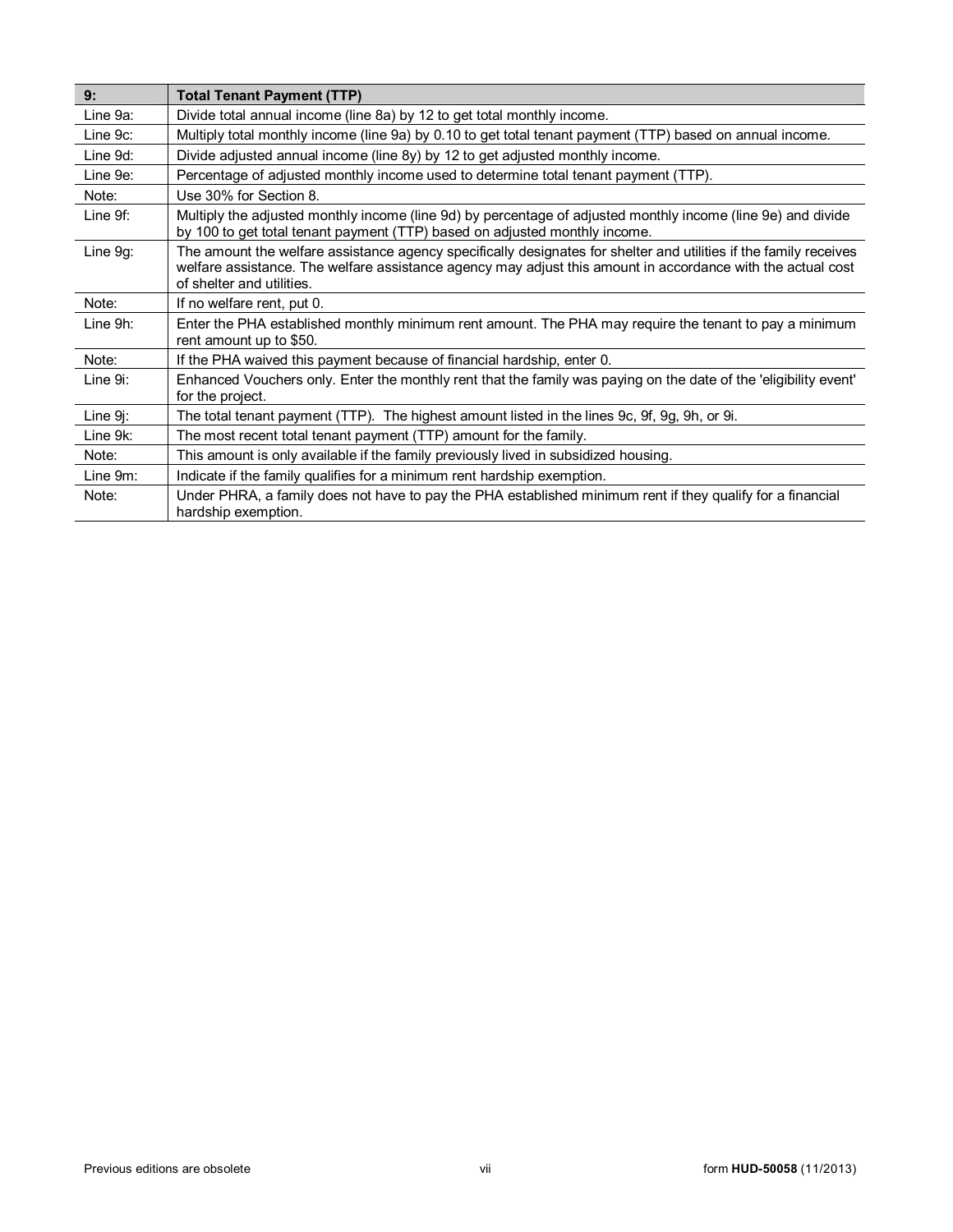| name<br>ലാദ<br>usenoic<br>v<br>— а. | ' Number<br>Security<br>iocia<br>,, | $\cdots$<br>modified<br>n/dd/vvvv<br>Jat<br>,,,, |
|-------------------------------------|-------------------------------------|--------------------------------------------------|
|                                     |                                     |                                                  |

## **10. Public Housing and Turnkey III**

| 10a.                                                                  | TTP: copy from 9j                                                                    |                                      | \$ | $10a$ .         |
|-----------------------------------------------------------------------|--------------------------------------------------------------------------------------|--------------------------------------|----|-----------------|
| 10b.                                                                  | Unit's flat rent (see Instruction Booklet for prorated flat rent calculation)        |                                      | \$ | $10b$ .         |
|                                                                       | Income Based Rent Calculation (if prorated rent, skip to 10h)                        |                                      |    |                 |
| 10c.                                                                  | Income based ceiling rent, if any                                                    |                                      | \$ | 10c.            |
| 10d.                                                                  | Lower of TTP or income based ceiling rent (if no income based ceiling rent, put 10a) |                                      | \$ | 10d.            |
| 10e.                                                                  | Utility allowance, if any                                                            |                                      | \$ | 10e.            |
| 10f.                                                                  | Tenant rent: 10d minus 10e                                                           | If positive or 0, put tenant<br>rent | \$ | 10f.            |
|                                                                       |                                                                                      | If negative, credit tenant           | \$ | 10f.            |
| Income Based Prorated Rent Calculation (if not prorated, skip to 10u) |                                                                                      |                                      |    |                 |
| 10h.                                                                  | Public Housing maximum rent                                                          |                                      | \$ | 10h.            |
| 10i.                                                                  | Family maximum subsidy: 10h minus 10a                                                |                                      | \$ | 10i.            |
| 10j.                                                                  | Total number eligible                                                                |                                      |    | 10j.            |
| 10k.                                                                  | Total number in family                                                               |                                      |    | 10k.            |
| 10 <sub>n.</sub>                                                      | Eligible subsidy (10i $\div$ 10k) X 10j                                              |                                      | \$ | 10 <sub>n</sub> |
| 10p.                                                                  | Mixed family TTP: 10h minus 10n                                                      |                                      | \$ | 10p.            |
| 10r.                                                                  | Utility allowance, if any                                                            |                                      | \$ | 10r.            |
| 10s.                                                                  | Mixed family tenant rent: 10p minus 10r                                              | If positive or 0, put tenant<br>rent | \$ | 10s.            |
|                                                                       |                                                                                      | If negative, credit tenant           | \$ | 10s.            |
| <b>Type of Rent</b>                                                   |                                                                                      |                                      |    |                 |

| 10u.<br>∙lat<br>- - -<br>n.<br>----<br>cologiac<br>l vne<br>noone<br>$\epsilon$<br>ור ר<br>seleueu<br>was <del>o</del> w<br>.<br>$\sim$ |
|-----------------------------------------------------------------------------------------------------------------------------------------|
|-----------------------------------------------------------------------------------------------------------------------------------------|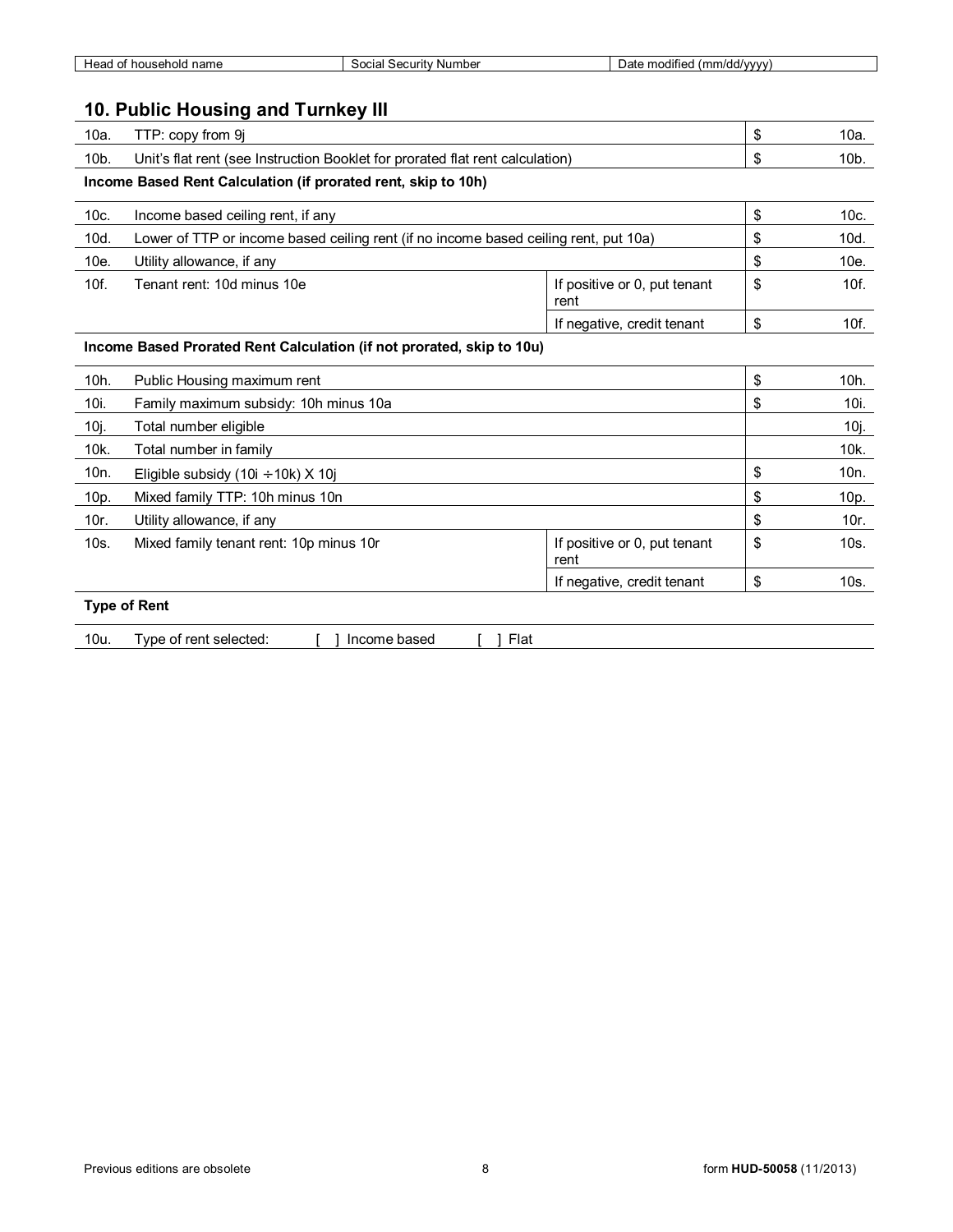| 10:          | <b>Public Housing</b>                                                                                                                                                                                                                                                      |
|--------------|----------------------------------------------------------------------------------------------------------------------------------------------------------------------------------------------------------------------------------------------------------------------------|
| Note:        | Complete if the family participates in the Public Housing program (line 1c=P) or the Turnkey III program (line 1c=<br>P) and the type of action is New Admission (2a= 1), Annual Reexamination (2a= 2), Interim Reexamination (2a=<br>3), or Other Change of Unit (2a= 7). |
| Line 10a:    | The total tenant payment (TTP). Copy from 9j.                                                                                                                                                                                                                              |
| Line 10b:    | Flat rent dollar amount.                                                                                                                                                                                                                                                   |
| Note:        | Flat rent is set by the unit size and building.                                                                                                                                                                                                                            |
| Note:        | If a PHA uses the income based ceiling rent amount for flat rent, input the income based ceiling rent amount in<br>this line.                                                                                                                                              |
| Note:        | See the Instruction Booklet for the prorated flat rent calculation.                                                                                                                                                                                                        |
| Line 10c:    | The highest rent amount the PHA will require a family to pay for a particular unit size.                                                                                                                                                                                   |
| Note:        | If no income based ceiling rent, enter 0.                                                                                                                                                                                                                                  |
| Line 10d:    | The lesser amount of either the total tenant payment (TTP) (line 10a) or income based ceiling rent (line 10c).                                                                                                                                                             |
| Note:        | If there is no income based ceiling rent, enter the TTP (line 10a).                                                                                                                                                                                                        |
| Line 10e:    | If the payment does not include all utilities, the monthly allowance amount for tenant supplied utilities that apply<br>to the family occupied unit.                                                                                                                       |
| Note:        | If there is no utility allowance, enter 0.                                                                                                                                                                                                                                 |
| Line 10f:    | The rent amount the family pays to the owner after deducting the utility allowance (line 10e) from the lower rent<br>(line 10d) or the total credit amount the family receives to pay utilities.                                                                           |
| Line 10h:    | The maximum rent. To calculate the maximum rent, list the total tenant payments (TTP) paid by all tenants in this<br>size unit in the PHA's jurisdiction from largest to smallest, then take the TTP that falls at the 95th percentile.                                    |
| Line 10i:    | Maximum amount of rent subsidy available to the family. Subtract total tenant payment (TTP) (line 10a) from the<br>Public Housing maximum rent (line 10h).                                                                                                                 |
| Line $10i$ : | The total number of family members eligible for rent subsidy based on the Noncitizens Rule.                                                                                                                                                                                |
| Line 10k:    | The total number of family members in the household.                                                                                                                                                                                                                       |
| Note:        | Include all family members, including ineligible noncitizen family members (3i= IN). Do not include live-in aides or<br>foster children/adults.                                                                                                                            |
| Line 10n:    | The total amount of rent subsidy for which the family is eligible. Divide family maximum subsidy (line 10i) by the<br>total number in the family (line 10k) and multiply the product by the total number eligible (line 10j).                                              |
| Line 10p:    | The mixed family total tenant payment (TTP) for the unit based on the proration calculation. Public Housing<br>maximum rent (line 10h) minus eligible subsidy (line 10n).                                                                                                  |
| Line 10r:    | If the payment does not include all utilities, the monthly allowance amount for tenant supplied utilities that apply<br>to the family occupied unit.                                                                                                                       |
| Note:        | If there is no utility allowance, enter 0.                                                                                                                                                                                                                                 |
| Line 10s:    | The rent amount the family pays to the owner after deducting the utility allowance (line 10r) from the mixed<br>family total tenant payment (TTP) (line 10p), or the total credit amount the family receives to pay for utilities.                                         |
| Line 10u:    | Indicate whether the family selected an income based rent or a flat rent.                                                                                                                                                                                                  |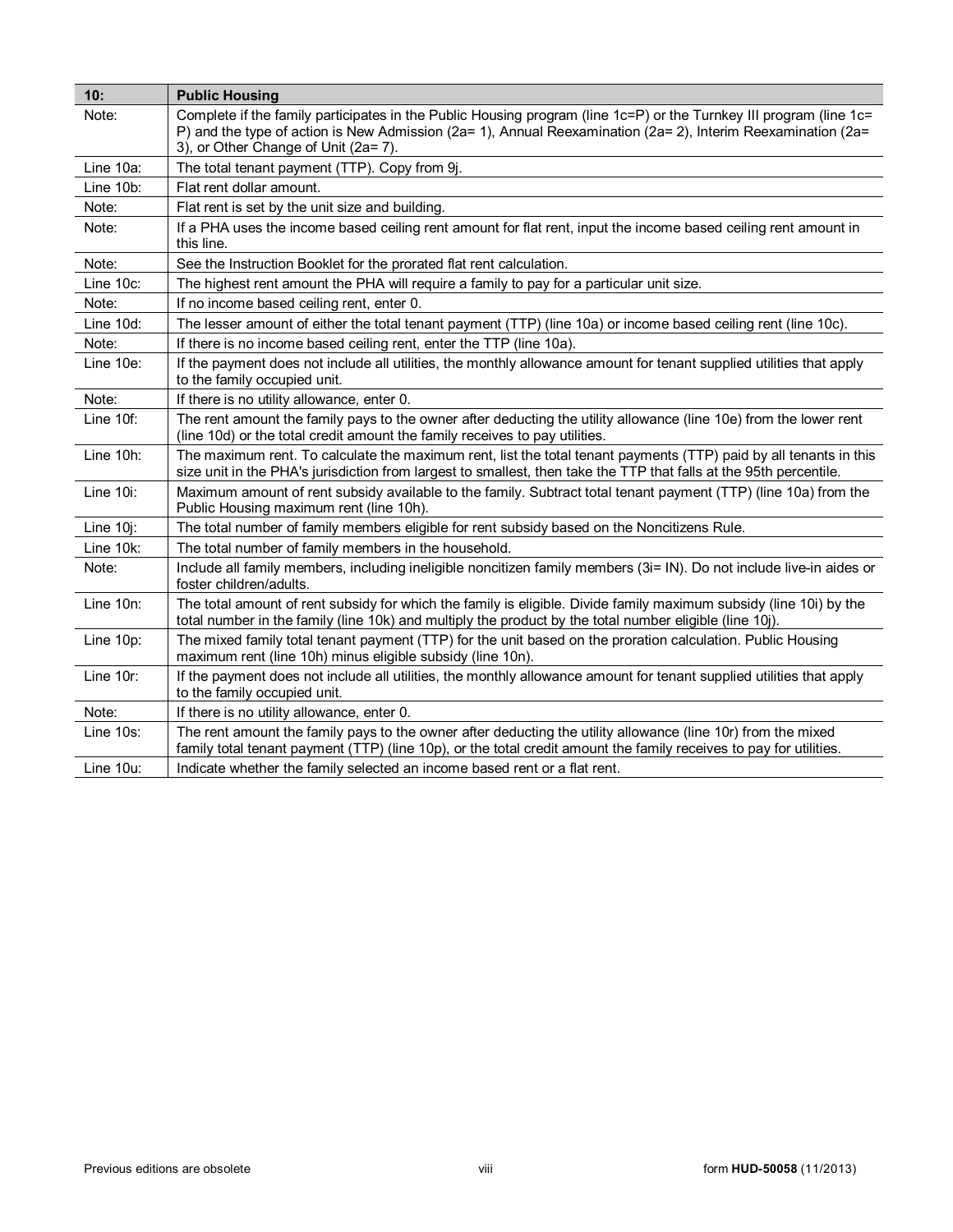| . householr<br>name<br>Head | Number<br>`≏curitv .<br>Social<br>ುರು | $\sim$ $\sim$ $\sim$<br>ulddiwww.<br>modified<br>יז הו<br>mr<br>741 E |
|-----------------------------|---------------------------------------|-----------------------------------------------------------------------|
|                             |                                       |                                                                       |

## **11. Section 8: Project Based Certificates and Vouchers**

| 11b.                                                                                                | Is family now moving to this unit? (Y or N)                             |                                   | 11 <sub>b</sub> |
|-----------------------------------------------------------------------------------------------------|-------------------------------------------------------------------------|-----------------------------------|-----------------|
| 11d.<br>Did family move into your PHA jurisdiction under portability? (Y or N) (if no, skip to 11g) |                                                                         | 11c.                              |                 |
| 11e.                                                                                                | Cost billed per month (put 0 if absorbed)                               |                                   | \$<br>11e.      |
| 11f.                                                                                                | PHA code billed                                                         |                                   | 11f.            |
| 11g.                                                                                                | Group Home (prorate gross rent)<br>Housing type:                        | SRO: 1 room occupied by 1 person  |                 |
| 11h.                                                                                                | Owner name                                                              |                                   | 11h.            |
| 11i.                                                                                                | Owner TIN/SSN                                                           |                                   | 11i.            |
| 11k.                                                                                                | Contract rent to owner (if unit has other subsidy, put subsidized rent) |                                   | \$<br>11k.      |
| 11m.                                                                                                | Utility allowance, if any                                               |                                   | \$<br>11m.      |
| 11n.                                                                                                | Gross rent of unit: 11k + 11m                                           |                                   | \$<br>11n.      |
| 11q.                                                                                                | TTP: copy from 9j                                                       |                                   | \$<br>11q.      |
|                                                                                                     | Rent Calculation (if prorated rent, skip to 11aa)                       |                                   |                 |
| 11r.                                                                                                | Total HAP: 11n minus 11q. If 11q is larger, put 0                       |                                   | \$<br>11r.      |
| 11s.                                                                                                | Tenant rent: 11k minus 11r                                              | If positive or 0, put tenant rent | \$<br>11s.      |
|                                                                                                     |                                                                         | If negative, credit tenant        | \$<br>11s.      |
| 11t.                                                                                                | HAP to owner: lower of 11k or 11r                                       |                                   | \$<br>111.      |
|                                                                                                     | <b>Prorated Rent Calculation</b>                                        |                                   |                 |
| 11aa.                                                                                               | Normal total HAP: 11n minus 11q                                         |                                   | \$<br>11aa.     |
| 11ae.                                                                                               | Total number eligible                                                   |                                   | 11ae.           |
| 11af.                                                                                               | Total number in family                                                  |                                   | 11af.           |
| 11aq.                                                                                               | Proration percentage: $11ae \div 11af$                                  |                                   | 11aq.           |
| 11ah.                                                                                               | Prorated total HAP: 11aa X 11ag                                         |                                   | \$<br>11ah.     |
| 11ai.                                                                                               | Mixed family TTP: 11n minus 11ah                                        |                                   | \$<br>11ai.     |
| 11aj.                                                                                               | Utility allowance: copy from 11m                                        |                                   | \$<br>11aj.     |
| 11ak.                                                                                               | Mixed family tenant rent: 11ai minus 11aj                               | If positive or 0, put tenant rent | \$<br>11ak.     |
|                                                                                                     |                                                                         | If negative, credit tenant        | \$<br>11ak.     |
| Prorated HAP to owner: 11k minus 11ak (if 11ak is negative, put 11k)<br>11an.                       |                                                                         | \$<br>11an.                       |                 |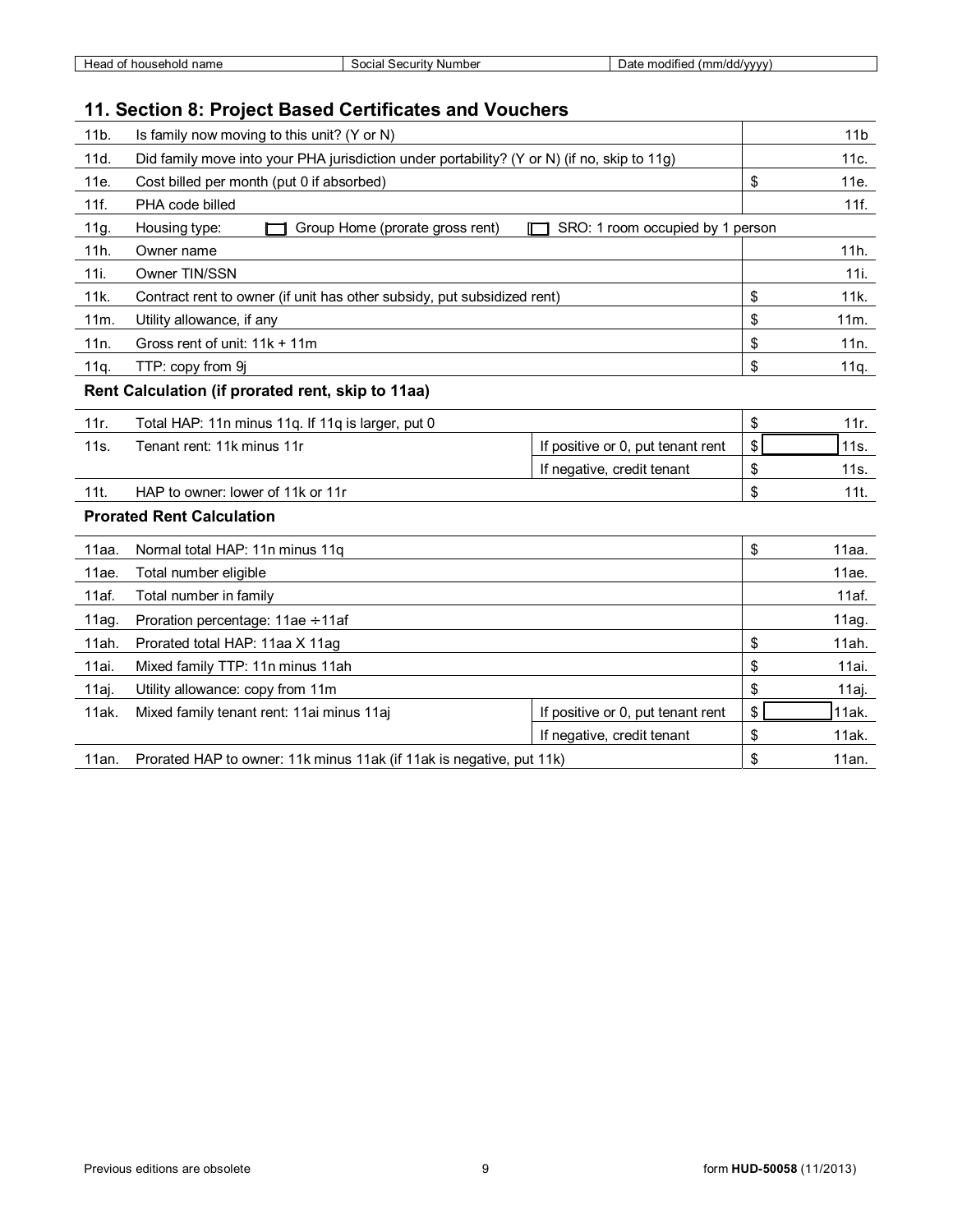| 11:          | <b>Section 8: Project Based Certificates and Vouchers</b>                                                                                                                                                                                                                                                              |
|--------------|------------------------------------------------------------------------------------------------------------------------------------------------------------------------------------------------------------------------------------------------------------------------------------------------------------------------|
| Note:        | Complete if the family participates in the Project Based Certificates program (1c= CE) or the Project Based<br>Voucher program (1c= VO) and the type of action is New Admission (2a= 1), Annual Reexamination (2a= 2),<br>Interim Reexamination (2a= 3), Portability Move-in (2a= 4), or Other Change of Unit (2a= 7). |
| Line 11b:    | Indicate if the family is now moving into the unit.                                                                                                                                                                                                                                                                    |
| Line 11d:    | Indicate whether or not the household will move or has moved into the PHA's jurisdiction under portability.                                                                                                                                                                                                            |
| Line 11e:    | Monthly amount billed to the initial PHA for the family's housing assistance payment (HAP), on-going<br>administrative fee, and any utility reimbursement to the family.                                                                                                                                               |
| Note:        | Enter 0 if the family was absorbed by the receiving PHA.                                                                                                                                                                                                                                                               |
| Line 11f:    | The initial PHA's 2-letter state code and 3-digit identification number.                                                                                                                                                                                                                                               |
| Note:        | For help obtaining the initial PHA's identification number, contact the appropriate HUD field office, the HA<br>Profiles Web Site within PIC or the PIC Help Hotline at 1-800-366-6827.                                                                                                                                |
| Line 11g:    | Check the housing type that applies to the family's housing unit.                                                                                                                                                                                                                                                      |
| Line 11h:    | The Section 8 unit owner's legal name.                                                                                                                                                                                                                                                                                 |
| Line 11i:    | Tax identification number (TIN) or Social Security Number (SSN) of the legal unit owner.                                                                                                                                                                                                                               |
| Line 11k:    | Total monthly rent amount paid to the unit owner under the lease, or other subsidized rent amount.                                                                                                                                                                                                                     |
| Line $11m$ : | If the payment does not include all utilities, the monthly allowance amount for tenant supplied utilities that<br>apply to the family occupied unit.                                                                                                                                                                   |
| Line 11n:    | To get the unit's total monthly rent amount, or gross rent, add the contract rent to owner (line 11k) and the<br>utility allowance (line 11m).                                                                                                                                                                         |
| Line 11q:    | The total tenant payment (TTP). Copy from 9j.                                                                                                                                                                                                                                                                          |
| Line $11r$ : | Total housing assistance payment (HAP), which is composed of the gross rent of unit (line 11n) minus total<br>tenant payment (TTP) (line 11q).                                                                                                                                                                         |
| Line 11s:    | The rent amount the family pays to the owner after deducting the total housing assistance payment (HAP) (line<br>11r) from the contract rent to owner (line 11k), or the total credit amount the family receives to pay utilities.                                                                                     |
| Line 11t:    | The amount of the housing assistance payment (HAP) to the unit owner. The lower amount of the contract<br>rent to owner (line 11k) or total HAP (line 11r).                                                                                                                                                            |
| Line 11aa:   | Amount of the normal total housing assistance payment. Subtract total tenant payment (TTP) (line 11q) from<br>gross rent (line 11n).                                                                                                                                                                                   |
| Line 11ae:   | Total number of family members eligible for a rent subsidy based on the Noncitizens Rule.                                                                                                                                                                                                                              |
| Line 11af:   | Total number of family members in household.                                                                                                                                                                                                                                                                           |
| Note:        | Include all family members, including ineligible noncitizen family members (3i= IN). Do not include live-in aides<br>or foster children/adults.                                                                                                                                                                        |
| Line 11ag:   | Percentage of family eligible for rent subsidy. Divide total number eligible (line 11ae) by total number in family<br>(line 11af).                                                                                                                                                                                     |
| Line 11ah:   | Total prorated housing assistance payment (HAP). Multiply normal total HAP (line 11aa) by proration<br>percentage (line 11ag).                                                                                                                                                                                         |
| Line 11ai:   | Total tenant payment (TTP) for the unit based on the proration calculation. Gross rent of unit (line 11n) minus<br>prorated total housing assistance payment (HAP) (line 11ah).                                                                                                                                        |
| Line 11aj:   | Monthly allowance amount for tenant supplied utilities if the payment does not include all utilities. Copy from<br>line 11m.                                                                                                                                                                                           |
| Line 11ak:   | The rent amount the family pays to the owner after deducting the utility allowance (line 11aj) from the mixed<br>family total tenant payment (TTP) (line 11ai), or the total credit amount the family receives to pay utilities.                                                                                       |
| Line 11an:   | The total prorated housing assistance payment (HAP) to the unit owner. Subtract the mixed family tenant rent<br>(line 11ak) from the contract rent to owner (line 11k).                                                                                                                                                |
| Note:        | If the mixed family tenant rent (line 11ak) is negative, enter the contract rent to owner (line 11k).                                                                                                                                                                                                                  |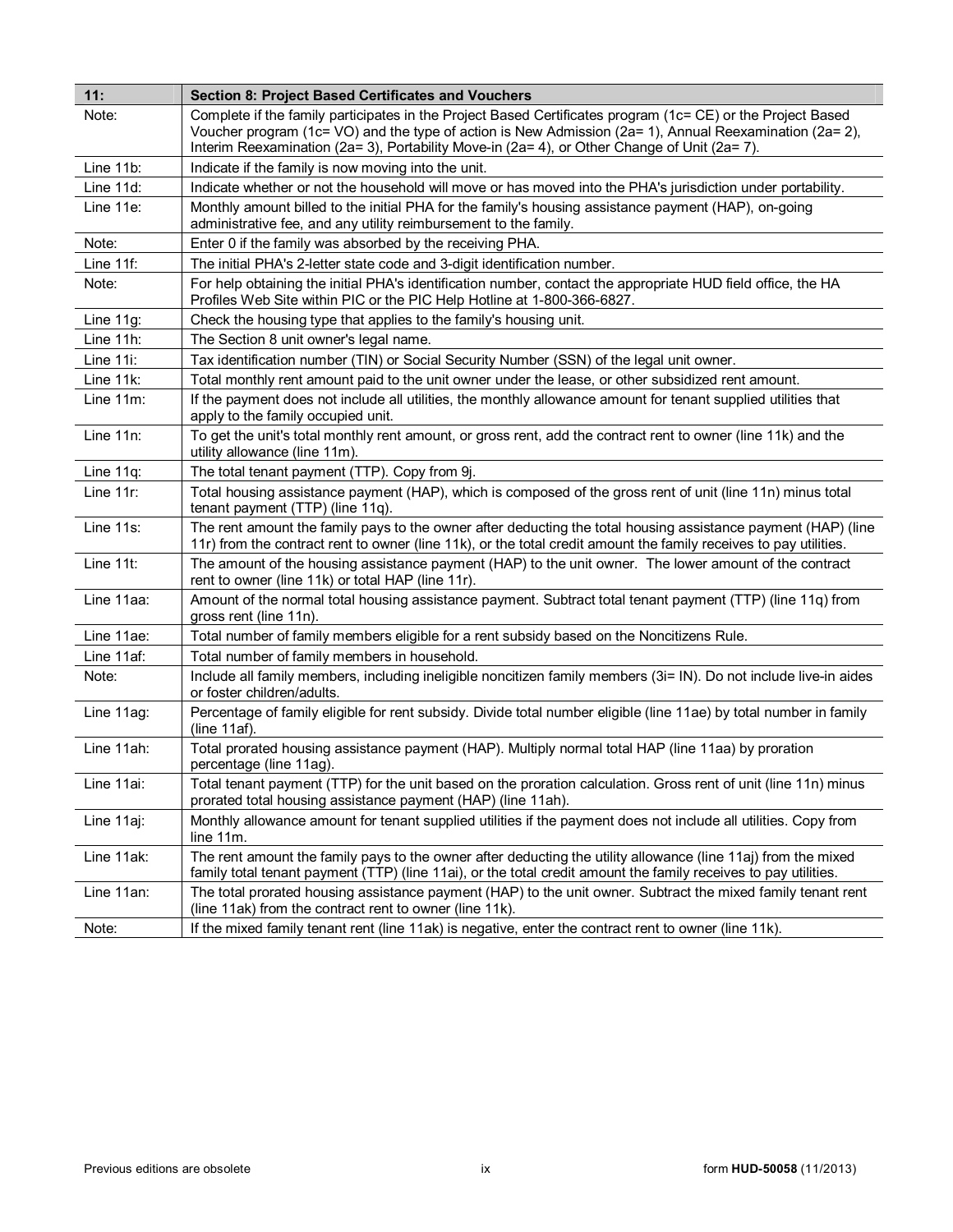| ' name<br>household<br>неас<br>ОТ | ' Number<br>" ecurity۔<br>Social | .<br>:1/dd/vvvv<br>mm<br>modified<br>. Jate<br>, , , , |
|-----------------------------------|----------------------------------|--------------------------------------------------------|

## **12. Housing Choice Vouchers: Tenant Based Vouchers**

| 12a.                             | Number of bedrooms on Voucher                                                                          | 12a.                               |
|----------------------------------|--------------------------------------------------------------------------------------------------------|------------------------------------|
| 12b.                             | Is family now moving to this unit? (Y or N)                                                            |                                    |
| 12c.                             | Does the family qualify as a Hard to House family? (Y or N)                                            |                                    |
| 12d.                             | Did family move into your PHA jurisdiction under portability? (Y or N) (if no, skip to 12g)            | 12d.                               |
| 12e.                             | Cost billed per month (put 0 if absorbed)                                                              | \$<br>12e.                         |
| 12f.                             | PHA code billed                                                                                        | 12f.                               |
| 12g.                             | Group Home (prorate gross rent)<br>Housing type:<br>╓─┓<br>m<br>SRO: 1 room occupied by 1 person<br>ſП | Own manufactured home, lease space |
| 12h.                             | Owner name                                                                                             | 12h.                               |
| 12i.                             | Owner TIN/SSN                                                                                          | 12i.                               |
| 12j.                             | Payment standard for the family                                                                        | \$<br>12j.                         |
| 12k.                             | Rent to owner                                                                                          | \$<br>12k.                         |
| 12m.                             | Utility allowance, if any                                                                              | \$<br>12m.                         |
| 12p.                             | Gross rent of unit: 12k + 12m (or Space Rent)                                                          | \$<br>12p.                         |
| 12q.                             | Lower of 12j or 12p                                                                                    | \$<br>12q.                         |
| 12r.                             | TTP: copy from 9j                                                                                      | \$<br>12r.                         |
| 12s.<br>Total HAP: 12q minus 12r |                                                                                                        | \$<br>12s.                         |
|                                  | Rent Calculation (if prorated rent, skip to 12ab)                                                      |                                    |
| 12t.                             | Total family share: 12p minus 12s                                                                      | \$<br>12t.                         |
| 12u.                             | HAP to owner: lower of 12k or 12s                                                                      | \$<br>12u.                         |
| 12v.                             | Tenant rent to owner: 12k minus 12u                                                                    | \$<br>12v.                         |
| 12w.                             | Utility reimbursement to family: 12s minus 12u, but do not exceed 12m                                  |                                    |
|                                  | <b>Prorated Rent Calculation</b>                                                                       |                                    |
| 12ab.                            | Normal total HAP: copy from 12s, but do not exceed 12p                                                 | \$<br>12ab.                        |
| 12ac.                            | Total number eligible                                                                                  |                                    |
| 12ad.                            | Total number in family                                                                                 |                                    |
| 12ae.                            | Proration percentage: 12ac ÷ 12ad                                                                      |                                    |
| 12af.                            | Prorated total HAP: 12ab X 12ae                                                                        |                                    |
| 12ag.                            | Mixed family total family contribution: 12p minus 12af                                                 | \$<br>12ag.                        |
| 12ah.                            | Utility allowance: copy from 12m                                                                       | \$<br>12ah.                        |
| 12ai.                            | Mixed family tenant rent to owner: 12ag minus 12ah<br>If positive or 0, put tenant rent                | \$<br>12ai.                        |
|                                  |                                                                                                        |                                    |
|                                  | If negative, credit tenant                                                                             | \$<br>12ai.                        |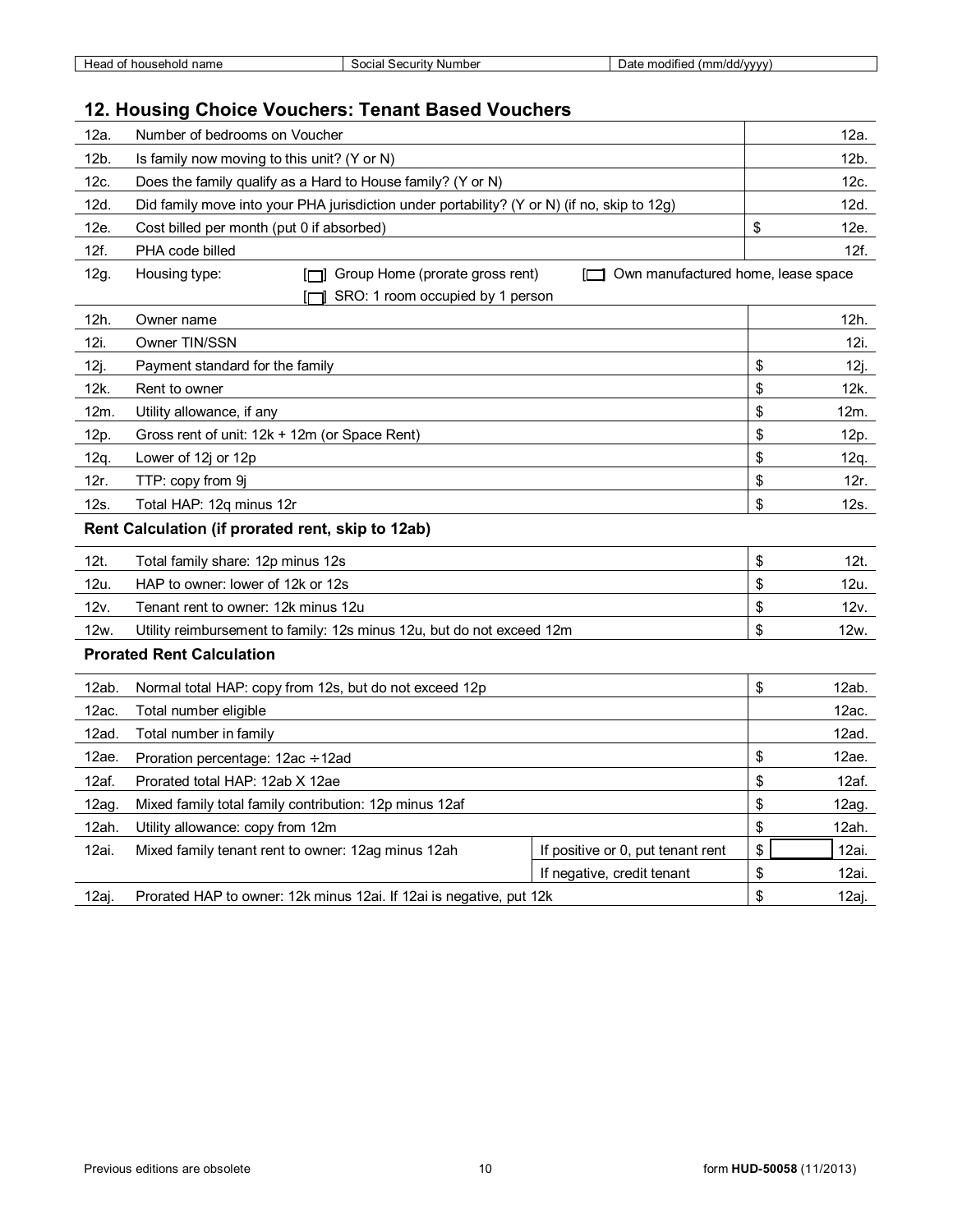| 12:          | <b>Housing Choice Vouchers: Tenant Based Vouchers</b>                                                                                                                                                                                                          |
|--------------|----------------------------------------------------------------------------------------------------------------------------------------------------------------------------------------------------------------------------------------------------------------|
| Note:        | Complete if the family participates in the Tenant-based Voucher program (1c= VO) and type of action is New<br>Admission (2a= 1), Annual Reexamination (2a= 2), Interim Reexamination (2a= 3), Portability Move-in (2a= 4),<br>or Other Change of Unit (2a= 7). |
| Line 12a:    | Unit size (number of bedrooms) listed on the family's Voucher.                                                                                                                                                                                                 |
| Line 12b:    | Indicate if the family is now moving into the unit.                                                                                                                                                                                                            |
| Line 12c:    | Indicate whether or not the family qualifies as Hard to House. A family qualifies as Hard to House if there are<br>three or more minors or if there is a disabled family member and the family is moving to a different unit.                                  |
| Line 12d:    | Indicate whether or not the household will move or has moved into the PHA's jurisdiction under portability.                                                                                                                                                    |
| Line 12e:    | Monthly amount billed to the initial PHA for the family's housing assistance payment (HAP) amount, on-going<br>administrative fee, and any utility reimbursement to the family.                                                                                |
| Note:        | Enter 0 if the family was absorbed by the receiving PHA.                                                                                                                                                                                                       |
| Line 12f:    | The initial PHA's 2-letter state code and 3-digit identification number.                                                                                                                                                                                       |
| Note:        | For help obtaining the initial PHA's identification number, contact the appropriate HUD field office, the HA<br>Profiles Web Site within PIC or the PIC Help Hotline at 1-800-366-6827.                                                                        |
| Line 12g:    | Check the housing type that applies to the family's housing unit.                                                                                                                                                                                              |
| Line 12h:    | The unit owner's legal name.                                                                                                                                                                                                                                   |
| Line 12i:    | Tax identification number (TIN) or Social Security Number (SSN) of the legal unit owner.                                                                                                                                                                       |
| Line $12$ j: | Enter maximum monthly assistance payment for a family assisted in the Voucher program.                                                                                                                                                                         |
| Line 12k:    | Total monthly rent payable to the unit owner under the lease for the contract unit.                                                                                                                                                                            |
| Line 12m:    | If the payment does not include all utilities, the monthly allowance amount for tenant supplied utilities that<br>apply to the family occupied unit.                                                                                                           |
| Line 12p:    | Gross rent of unit or space rent. Add rent to owner (line 12k) to the utility allowance (line 12m).                                                                                                                                                            |
| Line 12q:    | Lower of Voucher payment standard for family (line 12j) or gross rent of unit (line 12p).                                                                                                                                                                      |
| Line 12r:    | Total tenant payment (TTP). Copy from 9j.                                                                                                                                                                                                                      |
| Line 12s:    | Total housing assistance payment (HAP), which is composed of the lower of the payment standard for the<br>family or gross rent (line 12q) minus total tenant payment (TTP) (line 12r).                                                                         |
| Line 12t:    | Amount the family contributes toward rent and utilities. Subtract total housing assistance payment (HAP) (line<br>12s) from gross rent of unit (line 12p).                                                                                                     |
| Line 12u:    | The amount of the housing assistance payment (HAP) to the unit owner. The lower of the rent to owner (line<br>12k) or total HAP (line 12s).                                                                                                                    |
| Line 12v:    | Rent amount the family pays to the owner after deducting the housing assistance payment (HAP) to owner<br>(line 12u) from the rent to owner (line 12k).                                                                                                        |
| Line 12w:    | The utility reimbursement to the family from the PHA. Subtract housing assistance payment (HAP) to owner<br>(line 12u) from total HAP (line 12s), but do not exceed the utility allowance (line 12m).                                                          |
| Line 12ab:   | The amount of the normal total housing assistance payment (HAP).                                                                                                                                                                                               |
| Line 12ac:   | Total number of family members eligible for rent subsidy based on the Noncitizens Rule.                                                                                                                                                                        |
| Line 12ad:   | Total number of family members in household.                                                                                                                                                                                                                   |
| Note:        | Include all family members, including ineligible noncitizen family members (3i= IN). Do not include live-in aides<br>or foster children/adults.                                                                                                                |
| Line 12ae:   | Percentage of family eligible for rent subsidy. Divide total number eligible (line 12ac) by total number in the<br>family (12ad).                                                                                                                              |
| Line 12af:   | Multiply total normal housing assistance payment (HAP) (line 12ab) by the proration percentage (line 12ae).                                                                                                                                                    |
| Line 12ag:   | The mixed family total family contribution based on the proration calculation. Take the gross rent of unit (line<br>12p) minus prorated total housing assistance payment (HAP) (line 12af).                                                                    |
| Line 12ah:   | If the payment does not include all utilities, the monthly allowance amount for tenant supplied utilities that<br>apply to the family occupied unit.                                                                                                           |
| Line 12ai:   | The rent amount the family pays to the owner after subtracting the utility allowance (line 12ah) from the mixed<br>family total family contribution (line 12ag); or the total credit amount the family receives to pay for utilities.                          |
| Line 12aj:   | The total prorated amount of the housing assistance payment (HAP) to the unit owner. Subtract the mixed<br>family tenant rent to owner (line 12ai) from the rent to owner (line 12k).                                                                          |
| Note:        | If the mixed family tenant rent to owner (line 12ai) is negative, enter the rent to owner (line 12k).                                                                                                                                                          |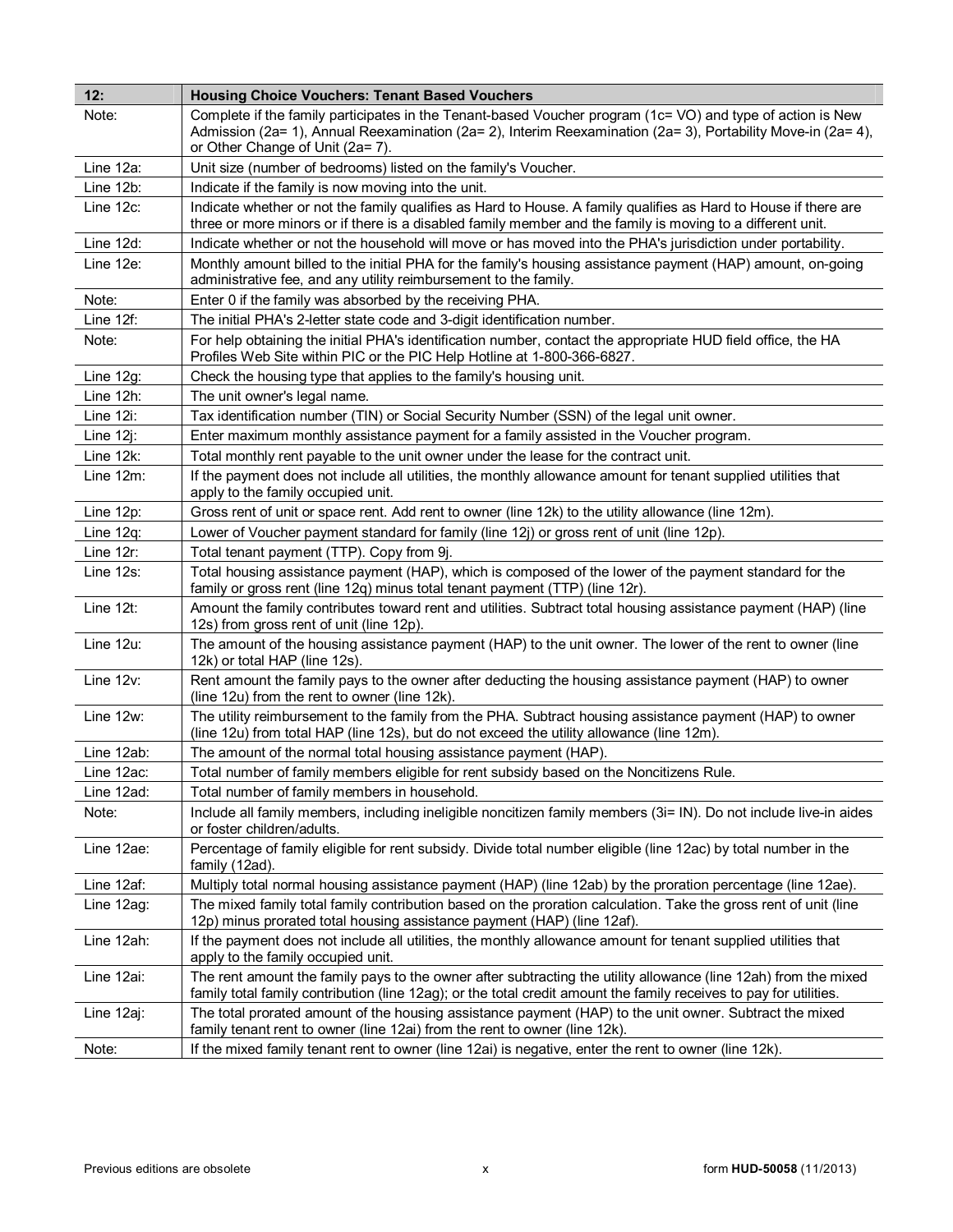| household<br>name<br>неао<br>ີ | / Number<br>Security.<br>Social | <br>(mm/dd/vvvv)<br>modified<br>Date |
|--------------------------------|---------------------------------|--------------------------------------|

## **13. Section 8: Moderate Rehabilitation (Mod Rehab)**

| 13a.<br>HAP contract number<br>7101-10R1010<br>ی نصر حالت ا               |                                      | 13a.       |
|---------------------------------------------------------------------------|--------------------------------------|------------|
| 13b.<br>Mod Rehab SRO Program for homeless? (Y or N)                      |                                      | $13b$ .    |
| Mod Rehab SRO unit (not homeless program)? (Y or N)                       |                                      | 13c.       |
| Owner name                                                                |                                      | 13d.       |
| Owner TIN/SSN                                                             |                                      | 13e.       |
| Current base rent                                                         |                                      | \$<br>13f. |
| Rehabilitation debt service                                               |                                      | \$<br>13g. |
| Contract rent to owner: 13f + 13g                                         |                                      | \$<br>13h. |
| Utility allowance, if any                                                 |                                      | \$<br>13i. |
| TTP: copy from 9j                                                         |                                      | \$<br>13j. |
| Rent Calculation (if prorated, skip to 13p)                               |                                      |            |
| Tenant rent: 13j minus 13i (if 13j is greater than 13h + 13i, put<br>13h) | If positive or 0, put tenant<br>rent | \$<br>13k. |
|                                                                           |                                      | \$<br>13k. |
|                                                                           | If negative, credit tenant           |            |
| HAP to owner: 13h minus 13k (if 13k is negative, put 13h)                 |                                      | \$<br>13m. |
| <b>Prorated Rent Calculation</b>                                          |                                      |            |
| Gross rent: $13h + 13i$                                                   |                                      | \$<br>13p. |
| Normal total HAP: 13p minus 13j                                           |                                      | \$<br>13q. |
| Total number eligible                                                     |                                      | 13r.       |
| Total number in family                                                    |                                      | 13s.       |
| Proration percentage: $13r \div 13s$                                      |                                      | $13t$ .    |
| Prorated total HAP: 13q X 13t                                             |                                      | \$<br>13u. |
| Mixed family TTP: 13p minus 13u                                           |                                      | \$<br>13v. |
| Utility allowance: copy from 13i                                          |                                      | \$<br>13w. |
| Mixed family tenant rent: 13v minus 13w                                   | If positive or 0, put tenant<br>rent | \$<br>13x. |
|                                                                           | If negative, credit tenant           | \$<br>13x. |
|                                                                           |                                      |            |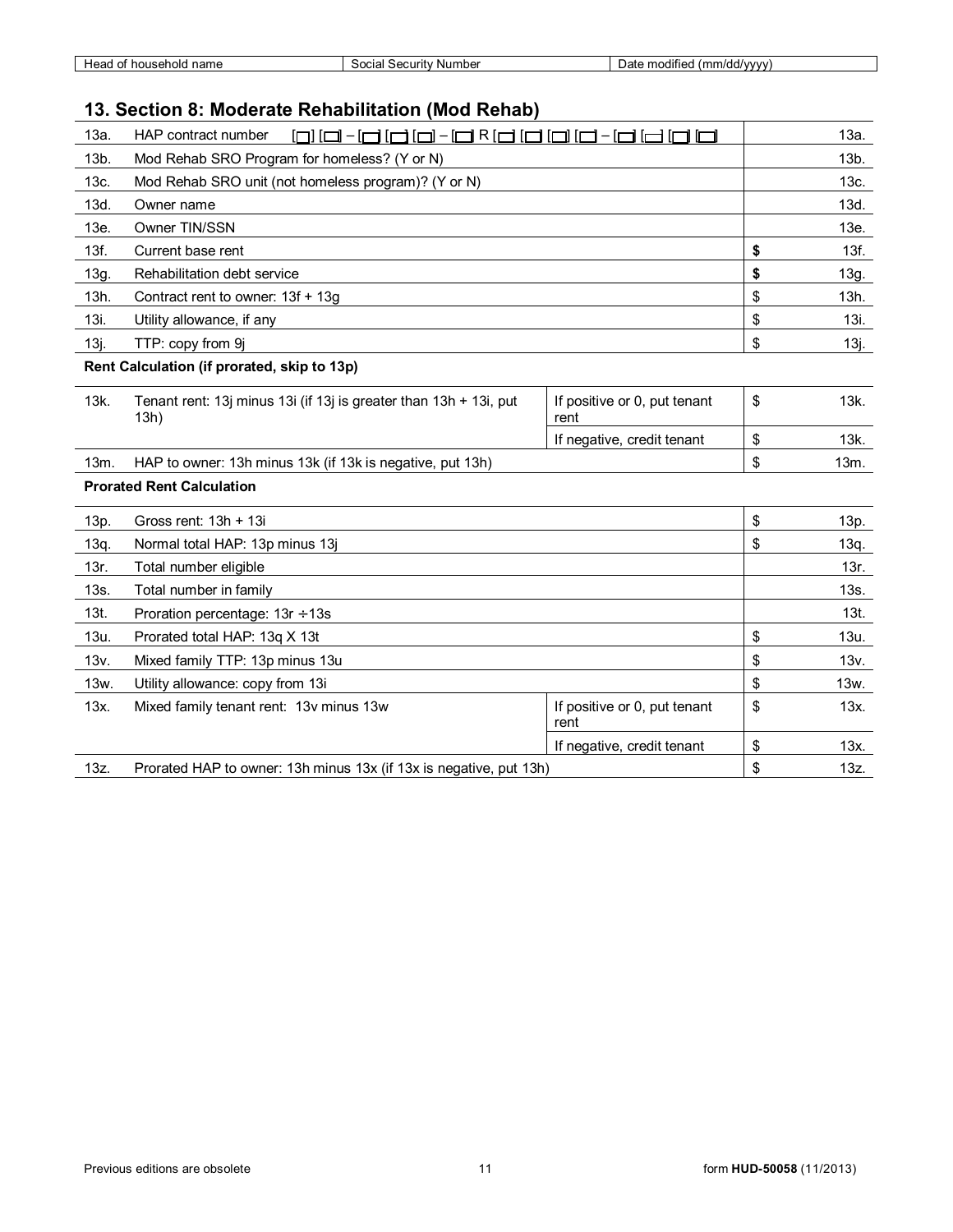| 13:          | Section 8: Moderate Rehabilitation (Mod Rehab)                                                                                                                                                                                         |
|--------------|----------------------------------------------------------------------------------------------------------------------------------------------------------------------------------------------------------------------------------------|
| Note:        | Complete if the family participates in the Moderate Rehabilitation program (1c= MR) and type of action is New<br>Admission (2a= 1), Annual Reexamination (2a= 2), Interim Reexamination (2a= 3), or Other Change of Unit<br>(2a= 7).   |
| Line 13a:    | The housing assistance payment (HAP) contract number. Include the sequence number for each HAP<br>contract. Note: The HAP contract sequence number identifies the particular HAP contract as under the project<br>(funding increment). |
| Line 13b:    | Indicate whether the family's unit is in a Single-Room Occupancy (SRO) project under the SRO Program for<br>Homeless Individuals.                                                                                                      |
| Line 13c:    | Indicate whether the family's unit is a Single-Room Occupancy (SRO) unit, but not under the SRO Program for<br>Homeless Individuals.                                                                                                   |
| Line 13d:    | The Section 8 unit owner's legal name.                                                                                                                                                                                                 |
| Line 13e:    | Tax identification number (TIN) or Social Security Number (SSN) of the legal unit owner.                                                                                                                                               |
| Line 13f:    | The current base rent for the unit that reflects the most recent rent adjustment.                                                                                                                                                      |
| Line 13g:    | The owner's current monthly rehabilitation debt service payments for the unit.                                                                                                                                                         |
| Line 13h:    | The monthly rent amount paid to the Mod Rehab unit owner as specified in the housing assistance payment<br>(HAP) contract. Add the current base rent (line 13f) to any monthly rehabilitation debt service (line 13g).                 |
| Line 13i:    | If the payment does not include all utilities, the monthly allowance amount for tenant supplied utilities that<br>apply to the family occupied unit.                                                                                   |
| Line 13j:    | The total tenant payment (TTP). Copy from 9.                                                                                                                                                                                           |
| Line $13k$ : | The rent amount the family pays to the owner after deducting the utility allowance (line 13i) from the total<br>tenant payment (TTP) (line 13j); or the total credit amount the family receives to pay for utilities.                  |
| Line 13m:    | The amount of the housing assistance payment (HAP) to the unit owner. Subtract the tenant rent (line 13k)<br>from the contract rent to owner (line 13h)                                                                                |
| Note:        | If the tenant rent (line 13k) is negative, enter the contract rent to owner (line 13h).                                                                                                                                                |
| Line 13p:    | The unit's total monthly rent amount. Add the contract rent to owner (line 13h) to the utility allowance (line 13i).                                                                                                                   |
| Line $13q$ : | The amount of the normal total housing assistance payment (HAP). Subtract total tenant payment (TTP) (line<br>13j) from the gross rent (line 13p).                                                                                     |
| Line 13r:    | Total number of family members eligible for rent subsidy based on the Noncitizens Rule.                                                                                                                                                |
| Line 13s:    | Total number of family members in household.                                                                                                                                                                                           |
| Note:        | Include all family members, including ineligible noncitizen family members (3i= IN). Do not include live-in aides<br>or foster children/adults.                                                                                        |
| Line $13t$ : | Percentage of family eligible for rent subsidy. Divide the total number eligible (line 13r) by the total number in<br>family (line 13s).                                                                                               |
| Line 13u:    | The prorated housing assistance payment (HAP). Multiply the normal total HAP (line 13q) by the proration<br>percentage (line 13t).                                                                                                     |
| Line $13v$ : | The mixed family total tenant payment (TTP). Subtract the prorated total housing assistance payment (HAP)<br>(line 13u) from the gross rent (line 13p).                                                                                |
| Line 13w:    | If the payment does not include all utilities, the monthly allowance amount for tenant supplied utilities that<br>apply to the family occupied unit.                                                                                   |
| Line 13x:    | The rent amount the family pays to the owner after deducting the utility allowance (line 13w) from the mixed<br>family total tenant payment (TTP) (line 13v); or the total credit amount the family receives to pay for utilities.     |
| Line 13z:    | The total prorated amount of the housing assistance payment (HAP) to the unit owner. Subtract the mixed<br>family tenant rent (line 13x) from the contract rent to owner (line 13h).                                                   |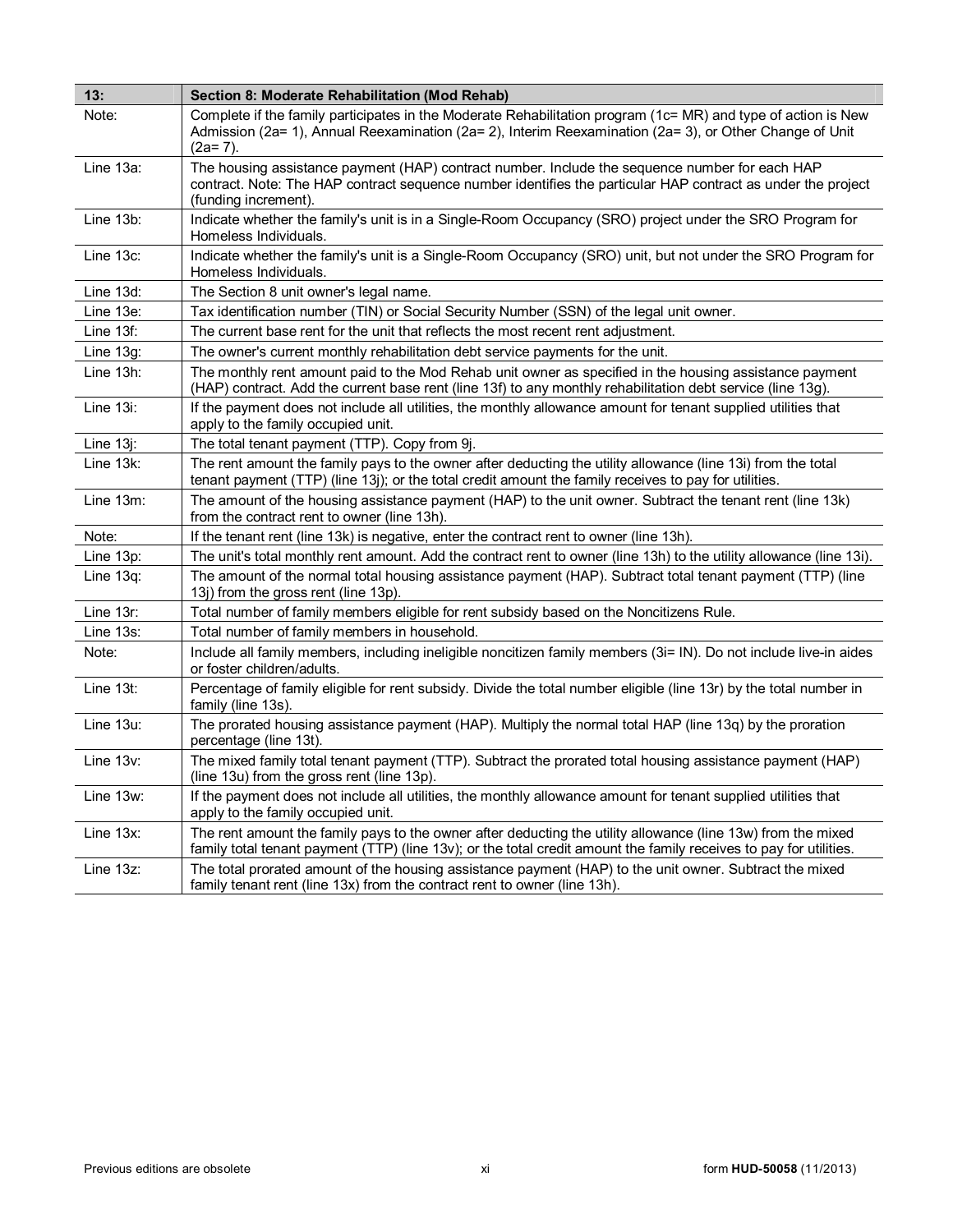| name<br>ലാദ<br>usenoic<br>v<br>— а. | ' Number<br>Security<br>iocia<br>,, | $\cdots$<br>modified<br>n/dd/vvvv<br>Jat<br>,,,, |
|-------------------------------------|-------------------------------------|--------------------------------------------------|
|                                     |                                     |                                                  |

## **15. Homeownership Vouchers**

| 15a.  | Is family now moving to this home? (Y or N)                                                | 15a.        |
|-------|--------------------------------------------------------------------------------------------|-------------|
| 15b.  | Date (mm/dd/yyyy) of initial HQS inspection                                                | $15b$ .     |
| 15c.  | Did family move into your PHA jurisdiction under portability? (Y or N) (if no, skip to15f) | 15c.        |
| 15d.  | Cost billed per month (put 0 if absorbed)                                                  | \$<br>15d.  |
| 15e.  | PHA code billed                                                                            | 15e.        |
| 15f.  | Monthly homeownership payment (PITI & MIP if applicable)                                   | \$<br>15f.  |
| 15g.  | Utility allowance                                                                          | \$<br>15g.  |
| 15h.  | Monthly maintenance allowance                                                              | \$<br>15h.  |
| 15i.  | Monthly major repair/replacement allowance                                                 | \$<br>15i.  |
| 15j.  | Monthly Co-op/Condominium assessments                                                      | \$<br>15j.  |
| 15k.  | Monthly principal and interest on debt for improvements, if any                            | \$<br>15k.  |
| 15m.  | Gross homeownership expense: 15f + 15g + 15h + 15i + 15j + 15k                             | \$<br>15m.  |
| 15n.  | Payment standard for family                                                                | \$<br>15n.  |
| 15p.  | Lower of 15m and 15n                                                                       | \$<br>15p.  |
| 15q.  | TTP: copy from 9j                                                                          | \$<br>15q.  |
| 15r.  | HAP: 15p minus 15q (if 15q is larger, put 0)                                               | \$<br>15r.  |
|       | Subsidy Calculation (if prorated, skip to 15aa)                                            |             |
| 15s.  | Total family share: 15m minus 15r                                                          | \$<br>15s.  |
|       | <b>Prorated Subsidy Calculation</b>                                                        |             |
| 15aa. | Normal total HAP: copy from 15r                                                            | \$<br>15aa. |
| 15ab. | Total number eligible                                                                      | 15ab.       |
| 15ac. | Total number in family                                                                     | 15ac.       |
| 15ad. | Proration percentage: $15ab \div 15ac$                                                     | 15ad.       |
| 15ae. | Prorated HAP: 15aa X 15ad                                                                  | \$<br>15ae. |
| 15af. | Mixed family total family share: 15m minus 15ae                                            | \$<br>15af. |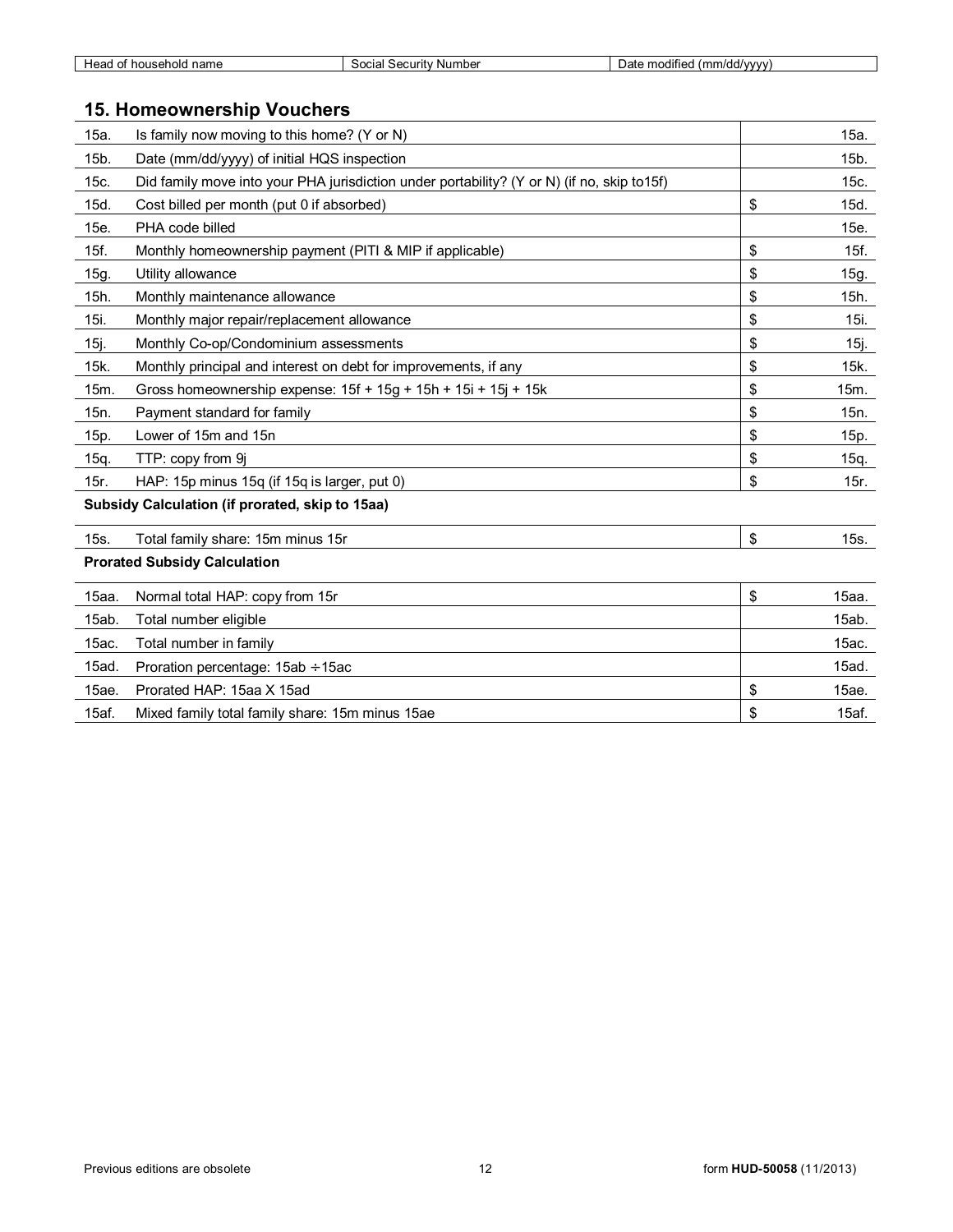| 15.         | <b>Homeownership Vouchers</b>                                                                                                                                                                                                         |
|-------------|---------------------------------------------------------------------------------------------------------------------------------------------------------------------------------------------------------------------------------------|
| Note:       | Complete if program type is Homeownership (line 1c= VO) and type of action is New Admission (2a= 1),<br>Annual Reexamination (2a= 2), Interim Reexamination (2a= 3), Portability Move-in (2a= 4), or Other Change<br>of Unit (2a= 7). |
| Line 15a:   | Indicate if the family is now moving into the home.                                                                                                                                                                                   |
| Line 15b:   | Date of the initial housing quality standards (HQS) inspection.                                                                                                                                                                       |
| Line 15c:   | Indicate whether or not the household will move or has moved into the PHA's jurisdiction under portability.                                                                                                                           |
| Line 15d:   | Monthly amount billed to the initial PHA for the family's housing assistance payment (HAP) amount, on-going<br>administrative fee, and any utility reimbursement to the family.                                                       |
| Note:       | Enter 0 if the family was absorbed by the receiving PHA.                                                                                                                                                                              |
| Line 15e:   | The initial PHA's 2-letter state code and 3-digit identification number.                                                                                                                                                              |
| Note:       | For help obtaining the initial PHA's identification number, contact the appropriate HUD field office, the HA<br>Profiles Web Site within PIC or the PIC Help Hotline at 1-800-366-6827.                                               |
| Line 15f:   | The monthly homeownership cost.                                                                                                                                                                                                       |
| Note:       | Includes principal and interest on initial mortgage debt, taxes and insurance (PITI) and any mortgage<br>insurance premium (MIP), if applicable.                                                                                      |
| Line 15g:   | The PHA's utility allowance for the unit.                                                                                                                                                                                             |
| Line 15h:   | The amount of PHA's allowance for the homeowner's monthly routine maintenance costs.                                                                                                                                                  |
| Line 15i:   | The amount of the PHA's allowance for the homeowner's major home repairs and replacements.                                                                                                                                            |
| Line $15$ . | If applicable, enter co-op occupancy charges or condominium association assessments.                                                                                                                                                  |
| Line 15k:   | The amount of principal and interest for debt associated with home improvements on the unit.                                                                                                                                          |
| Line 15m:   | Calculation of tenant's total cost of homeownership. Sum of 15f through 15k.                                                                                                                                                          |
| Line 15n:   | Enter the lower of the payment standard for the unit size as indicated on the family's Voucher or the payment<br>standard for the unit size that the family actually owns.                                                            |
| Line 15p:   | The lower of gross homeownership expense (line 15m) and the payment standard for the family (line 15n).                                                                                                                               |
| Line 15g:   | Total tenant payment (TTP). Copy from 9j.                                                                                                                                                                                             |
| Line 15r:   | The amount of monthly homeownership assistance payment (HAP). Subtract total tenant payment (TTP) (line<br>15q) from the lower of 15m and 15n (line 15p).                                                                             |
| Note:       | If the TTP (line 15q) is larger, enter 0.                                                                                                                                                                                             |
| Line 15s:   | Total amount the family contributes toward homeownership. Subtract housing assistance payment (HAP) (line<br>15r) from gross homeownership expense (line 15m)                                                                         |
| Line 15aa:  | The amount of the normal total housing assistance payment.                                                                                                                                                                            |
| Line 15ab:  | Total number of family members eligible for homeownership subsidy based on the Noncitizens Rule.                                                                                                                                      |
| Line 15ac:  | Total number of family members in the household.                                                                                                                                                                                      |
| Note:       | Include all family members, including ineligible noncitizen family members (3i= IN). Do not include live-in aides<br>or foster children/adults.                                                                                       |
| Line 15ad:  | Percentage of family eligible for homeownership subsidy. Divide the total number eligible (line 15ab) by the<br>total number in family (line 15ac).                                                                                   |
| Note:       | Do not include live-in aides or foster children and adults. Include ineligible noncitizen family members as part<br>of the total family number.                                                                                       |
| Line 15ae:  | The total prorated amount of the homeownership assistance payment (HAP) to the homeowner. Multiply<br>normal total HAP (line 15aa) by the proration percentage (line 15ad).                                                           |
| Line 15af:  | The mixed family total family contribution based on the proration calculation. Subtract the prorated housing<br>assistance payment (HAP) (line 15ae) from the gross homeownership expense (line 15m).                                 |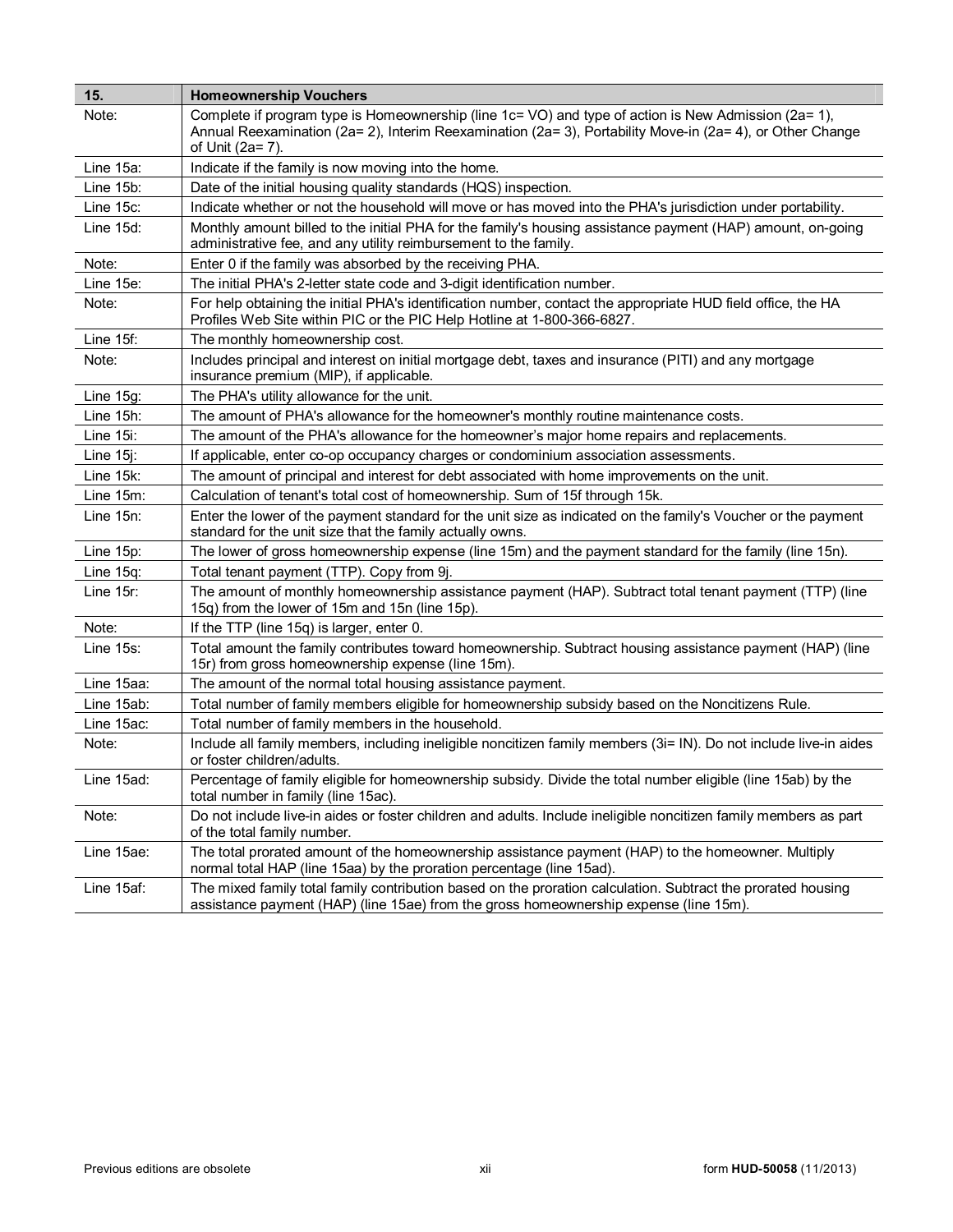| name<br>household<br><b>SAC</b><br>ıcau<br>. . | : Number<br>Security<br>Social | <br>(mm/dd/vvvv)<br>. modified<br>Jate |
|------------------------------------------------|--------------------------------|----------------------------------------|

## **17. Family Self-Sufficiency (FSS)/ Welfare to Work (WtW) Voucher Addendum**

| 17a.        | Participate in special programs? (check all that apply)                                                                                                                                                     |                          | <b>FSS</b> | Welfare to Work Voucher                                                          |                                   |
|-------------|-------------------------------------------------------------------------------------------------------------------------------------------------------------------------------------------------------------|--------------------------|------------|----------------------------------------------------------------------------------|-----------------------------------|
| 17b.        | FSS report category: (check no more than one)                                                                                                                                                               |                          | Enrollment | Progress                                                                         | Exit                              |
| 17c.        | FSS effective date (mm/dd/yyyy) of action                                                                                                                                                                   |                          |            |                                                                                  | 17c.                              |
| 17d.        | PHA code of PHA administering FSS contract                                                                                                                                                                  |                          |            |                                                                                  | 17d.                              |
| 17e.        | WtW report category (check no more than one)                                                                                                                                                                |                          | Enrollment | Progress                                                                         | Exit                              |
| 17f.        | WtW effective date (mm/dd/yyyy) of action                                                                                                                                                                   |                          |            |                                                                                  | 17f.                              |
| 17g.        | (1) PHA code of PHA that issued the WtW Voucher                                                                                                                                                             |                          |            |                                                                                  | $17g(1)$ .                        |
|             | (2) PHA code of PHA counting the family as enrolled in its WtW Voucher program (if different from<br>17g(1)                                                                                                 |                          |            |                                                                                  | $17g(2)$ .                        |
| 17h.        | General information                                                                                                                                                                                         |                          |            |                                                                                  |                                   |
|             | (1) Current employment status of head of household. Check the box to indicate the head of household's employment<br>status at the time addendum completed.<br>Full-time (32 hours per week or more)         |                          | Part-time  | Not employed                                                                     |                                   |
|             | (2) Date (mm/dd/yyyy) current employment began                                                                                                                                                              |                          |            |                                                                                  | $17h(2)$ .                        |
|             | (3) Benefits in current employment: (check all that apply)                                                                                                                                                  |                          | Health     | Retirement account                                                               | Other                             |
|             | (4) Years of school completed by the head of household. Enter the highest grade of education or<br>years of formal schooling the head of household completed at the time Addendum is submitted.<br>$(0-25)$ |                          |            |                                                                                  | $17h(4)$ .                        |
|             | (5) Assistance received by the family: (check all that apply)<br><b>TANF Income Assistance</b><br>Medicaid/Children's Health Insurance Program                                                              |                          |            | General Assistance<br>[□ Food Stamps<br>Earned Income Tax Credit                 |                                   |
|             | (6) Number of children receiving childcare services                                                                                                                                                         |                          |            |                                                                                  | $17h(6)$ .                        |
| 17i.        | Family services table (optional for WtW Voucher)                                                                                                                                                            |                          |            |                                                                                  |                                   |
|             |                                                                                                                                                                                                             |                          |            |                                                                                  |                                   |
|             |                                                                                                                                                                                                             | (1)                      |            | (2)                                                                              | (3)                               |
|             |                                                                                                                                                                                                             | Need (Y or N)            |            | <b>Need Met During</b><br><b>Participation in Program</b><br>$(Y \text{ or } N)$ | <b>Service</b><br><b>Provider</b> |
|             | Education/Training                                                                                                                                                                                          |                          |            |                                                                                  |                                   |
| <b>GED</b>  |                                                                                                                                                                                                             |                          |            |                                                                                  |                                   |
| High school |                                                                                                                                                                                                             |                          |            |                                                                                  |                                   |
|             | Post secondary                                                                                                                                                                                              |                          |            |                                                                                  |                                   |
|             | Vocational/Job training                                                                                                                                                                                     |                          |            |                                                                                  |                                   |
|             | Job search/job placement                                                                                                                                                                                    |                          |            |                                                                                  |                                   |
|             | Job retention                                                                                                                                                                                               |                          |            |                                                                                  |                                   |
|             | Transportation                                                                                                                                                                                              |                          |            |                                                                                  |                                   |
|             | Health services                                                                                                                                                                                             |                          |            |                                                                                  |                                   |
|             | Alcohol and other drug abuse<br>prevention services                                                                                                                                                         |                          |            |                                                                                  |                                   |
| Mentoring   |                                                                                                                                                                                                             |                          |            |                                                                                  |                                   |
|             | Homeownership counseling                                                                                                                                                                                    |                          |            |                                                                                  |                                   |
|             | Individual Development Account (IDA)                                                                                                                                                                        |                          |            |                                                                                  |                                   |
| Child care  |                                                                                                                                                                                                             |                          |            |                                                                                  |                                   |
| None        |                                                                                                                                                                                                             |                          |            |                                                                                  |                                   |
|             | 17i (3) Service provider codes:<br>$P = PHA$<br>$D = DOL$ grantee                                                                                                                                           | $PR = For profit entity$ |            | $E =$ Employer                                                                   |                                   |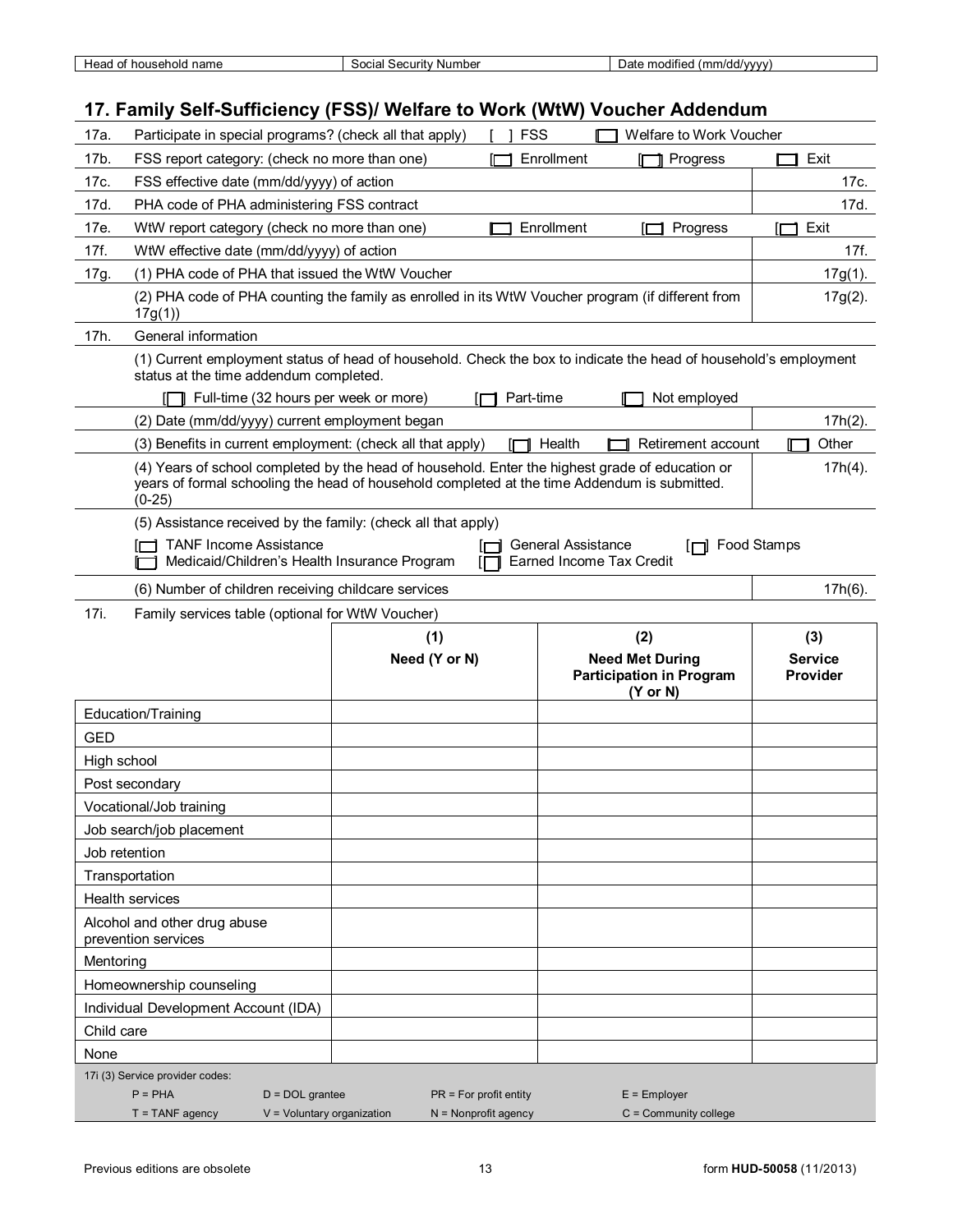| 17:             | Family Self-Sufficiency (FSS)/ Welfare to Work (WtW) Voucher Addendum                                                                                                           |
|-----------------|---------------------------------------------------------------------------------------------------------------------------------------------------------------------------------|
| Note:           | Complete this section if the family participates in the Family Self-Sufficiency or Welfare to Work Programs.                                                                    |
| Line 17a:       | Identify if the family participates in a Family Self-Sufficiency (FSS) program, a Welfare to Work (WtW)<br>Voucher program, or both.                                            |
| Line 17b:       | Check one category to indicate the purpose of the FSS Addendum.                                                                                                                 |
| Line 17c:       | The effective date of the FSS action.                                                                                                                                           |
| Line 17d:       | The PHA code associated with the PHA that provides the FSS services.                                                                                                            |
| Note:           | For help obtaining the PHA's identification number, contact the appropriate HUD field office, the HA Profiles<br>Web Site within PIC or the PIC Help Hotline at 1-800-366-6827. |
| Line 17e:       | Check one category to indicate the purpose of the WtW Addendum.                                                                                                                 |
| Line $17f$ :    | The effective date of the WtW action.                                                                                                                                           |
| Line $17g(1)$ : | The PHA code associated with the PHA that issued the WtW Voucher. For unknown issuing PHAs, enter own<br>PHA code.                                                              |
| Line $17g(2)$ : | The PHA code of the PHA counting the family as enrolled.                                                                                                                        |
| Note:           | Only complete if this PHA code differs from 17g(1).                                                                                                                             |
| Line 17h(1):    | Indicate the head of household's current employment status.                                                                                                                     |
| Line 17h(2):    | The date the head of household began his/her current job.                                                                                                                       |
| Line $17h(3)$ : | Indicate the head of household's current employment benefits. Check all that apply.                                                                                             |
| Line 17h(4):    | Enter the highest grade or the full years of formal schooling that the head of household completed (0-25).                                                                      |
| Note:           | Years of schooling begin with first grade (do not count kindergarten or pre-school).                                                                                            |
| Line 17h(5):    | Indicate whether or not the family receives additional assistance, such as food stamps, Medicaid, TANF<br>assistance, or the earned income tax credit.                          |
| Line 17h(6):    | The number of children in the household who receive childcare services.                                                                                                         |
| Line $17i(1)$ : | Indicate whether or not the PHA identified individual training and service needs of the family members.                                                                         |
| Line $17i(2)$ : | If the PHA identified certain needs for family members, indicate whether or not these needs were met during<br>participation in the FSS program.                                |
| Line 17i(3):    | Using the codes provided at bottom of page, indicate the type of service provider that meets the participant's<br>need.                                                         |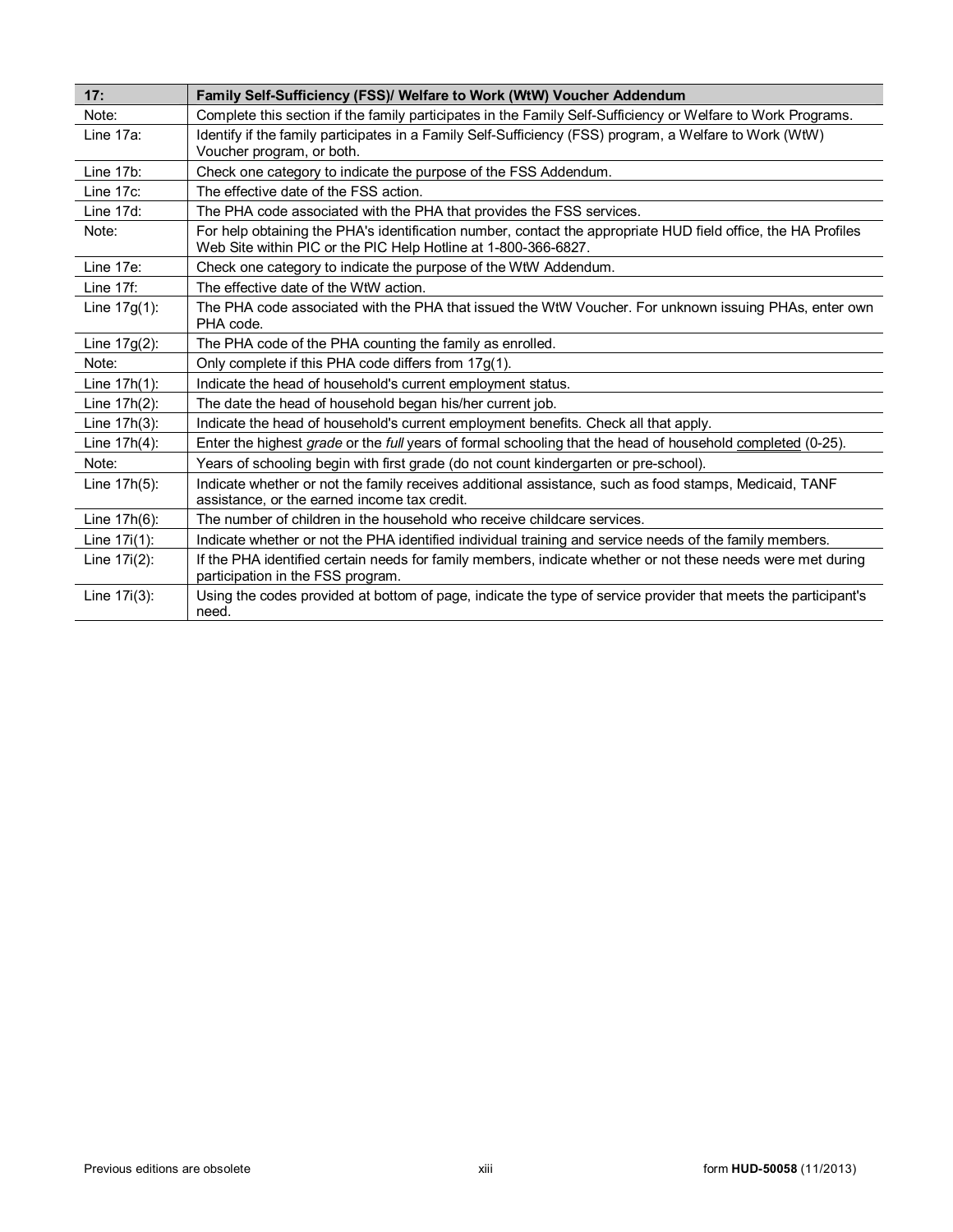| hold<br>houser<br>неао<br>name<br>v | Number<br>Security<br>$\sim$<br>ا م امد | $\mathcal{M}$ $\mathcal{M}$ $\mathcal{M}$<br>moaifie<br>Jdli<br>. |
|-------------------------------------|-----------------------------------------|-------------------------------------------------------------------|
|                                     |                                         |                                                                   |

## **Family Self-Sufficiency Program (if not in FSS program, skip to 17n)**

| 17j. | <b>FSS Contract Information</b>                                                                                                                                                     |            |  |
|------|-------------------------------------------------------------------------------------------------------------------------------------------------------------------------------------|------------|--|
|      | (1) Initial start date (mm/yyyy) of contract of participation (FSS enrollment report only)                                                                                          | $17j(1)$ . |  |
|      | (2) Initial end date (mm/yyyy) of contract of participation (FSS enrollment report only)                                                                                            | $17j(2)$ . |  |
|      | (3) Contract date extended to (mm/yyyy) (if applicable)                                                                                                                             | $17j(3)$ . |  |
|      | (4) Number of family members with Individual Training and Services Plan                                                                                                             | $17j(4)$ . |  |
|      | (5) Did the family receive selection preference because of a FSS related service program<br>participation? (FSS enrollment report only) (Y or N)                                    | $17j(5)$ . |  |
| 17k. | <b>FSS account information</b>                                                                                                                                                      |            |  |
|      | (1) Current FSS account monthly credit                                                                                                                                              | $17k(1)$ . |  |
|      | (2) Current FSS account balance                                                                                                                                                     | $17k(2)$ . |  |
|      | (3) FSS account amount disbursed to the family (cumulative as of end of reporting period)                                                                                           | $17k(3)$ . |  |
| 17m. | FSS exit information (FSS Exit Report only)                                                                                                                                         |            |  |
|      | (1) Did family complete contract of participation? (Y or N)                                                                                                                         | $17m(1)$ . |  |
|      | (2) If (1) is Yes, did family move to homeownership? (Y or N)                                                                                                                       | $17m(2)$ . |  |
|      | (3) If (1) is No, primary reason for exit:                                                                                                                                          |            |  |
|      | 1 Left voluntarily<br>1 Portability move-out<br>Contract expired but family did not fulfill obligations<br>Left because essential service was unavailable<br>Asked to leave program |            |  |
|      | <b>Welfare to Work Voucher Program</b>                                                                                                                                              |            |  |
| 17n. | WtW program information                                                                                                                                                             |            |  |
|      | (1) Date (mm/dd/yyyy) Voucher issued (WtW enrollment report only)                                                                                                                   | $17n(1)$ . |  |
|      | (2) Date (mm/dd/yyyy) of request for lease approval (RFLA) for a unit leased                                                                                                        | $17n(2)$ . |  |
|      | 17q. Welfare to Work exit information (WtW exit report only)                                                                                                                        |            |  |
|      | (1) Is the family moving to homeownership? (Y or N)                                                                                                                                 | $17q(1)$ . |  |
|      | (2) Primary reason for leaving the WtW Voucher program:                                                                                                                             |            |  |
|      | ] Portability move-out                                                                                                                                                              |            |  |
|      | Family no longer needs subsidy                                                                                                                                                      |            |  |
|      | Subsidy terminated for Housing Choice Voucher program violation, other than WtW obligations                                                                                         |            |  |
|      | Subsidy terminated for violation of WtW obligations                                                                                                                                 |            |  |
|      | Family voluntarily withdrew from Housing Choice Voucher program                                                                                                                     |            |  |
|      | 1 Other                                                                                                                                                                             |            |  |